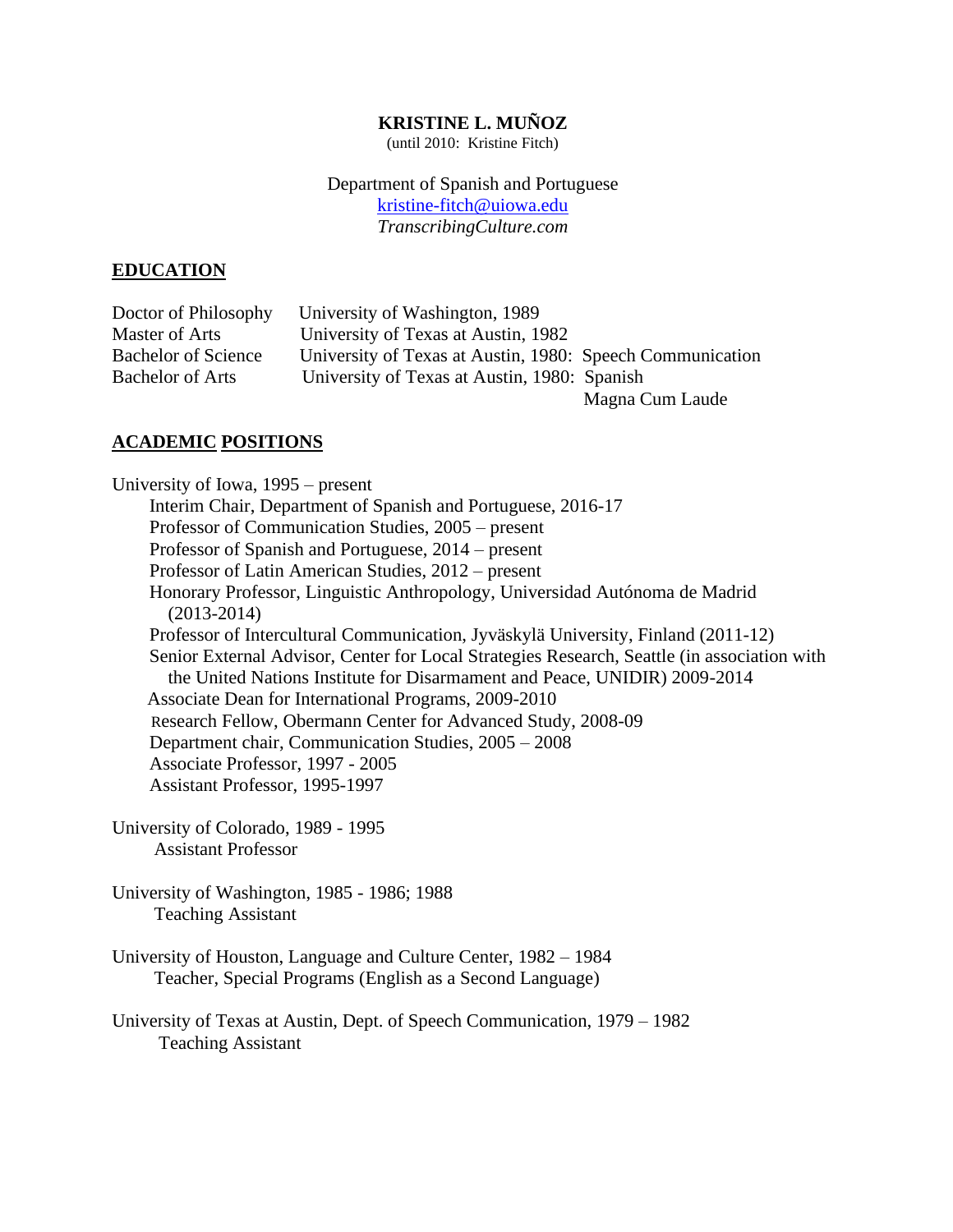# **GRANTS AND FELLOWSHIPS**

# **External**

PI: "Salud, to your health!" Resources for teaching health narratives in English and Spanish. NEH Collaborative Research Grant, Submitted May 2021, \$150,000; decision expected December, 2021.

Fulbright Grant for Research and Teaching, Spring 2022

Superdiversity, multilingualism and the translocalization of higher education: Network trajectories of students in Madrid and Hong Kong. Banco de Santander/Universidad Autonoma Madrid Partnership; €150,000. Co-PI with Luisa Martin Rojo (Madrid), Adam Jaworski (Hong Kong), 2013-14.

- PI: Intercultural communication relationships in diverse Finnish workplaces. Grant application submitted to the Academy of Finland, September 2011; \$1.5 million. Not funded
- Faculty Instruction and Research in Summer Term (FIRST) Fellowship, University of Colorado, Boulder, Summer 2011. \$12,000. Declined.
- Co-PI with Judith Liskin-Gasparro, International Studies National Resource Center Grant (Department of Education), 2010; \$2.2 million. Not funded.
- ESRC/SSRC Collaborative Visiting Fellowship, 2008-09. "Living together: Identity construction in 'ordinary' relationships and in supported disability services." Collaborative research in Loughborough, UK. £5,000; approx. \$10,000.
- Human Subjects Research Enhancements Program, 2003: PI David Wynes, co-investigators T. Wasek, K. Fitch, M. Jones. Department of Health and Human Services, \$249,948 (*Developed CD-Rom, Ethical and regulatory issues in ethnographic research)*
- Iowa Enhancement Program for Conduct of Human Research, 2002: PI David Skorton, coinvestigators Bertolatus, Fitch, Jones, Nickel, Suls, Wasek, Wynes; Department of Health and Human Services, \$249,915. (*Took part in testing HawkIRB, a web-based system for processing and approval of human subjects research applications)*
- Intercultural communication research and teaching grant, University of Jyväsklyä (Finland), 2002, 2004: \$3,500

Leverhulme Fellowship, 1999, to conduct ethnographic research in Great Britain: \$20,000 Fulbright Full Grant for Dissertation Research, 1987

# **Internal**

International Programs Summer Research Fellowship, 2021

Obermann Fellow in Residence, Fall, 2015

Professional Development Assignment, University of Iowa, 2015-16

International Programs Summer Research Fellowship, 2014

Career Development Award, University of Iowa, 2008-09

Global Scholar Award, University of Iowa, 1998-2000.

Old Gold Fellowship, University of Iowa, summer, 1995.

IMPART grant, University of Colorado, 1992, to conduct research with ethnic plurality groups in Boulder.

Grant in Aid, University of Colorado Committee on Research and Creative Work, 1992: travel and research assistance in Colombia for summer, 1992.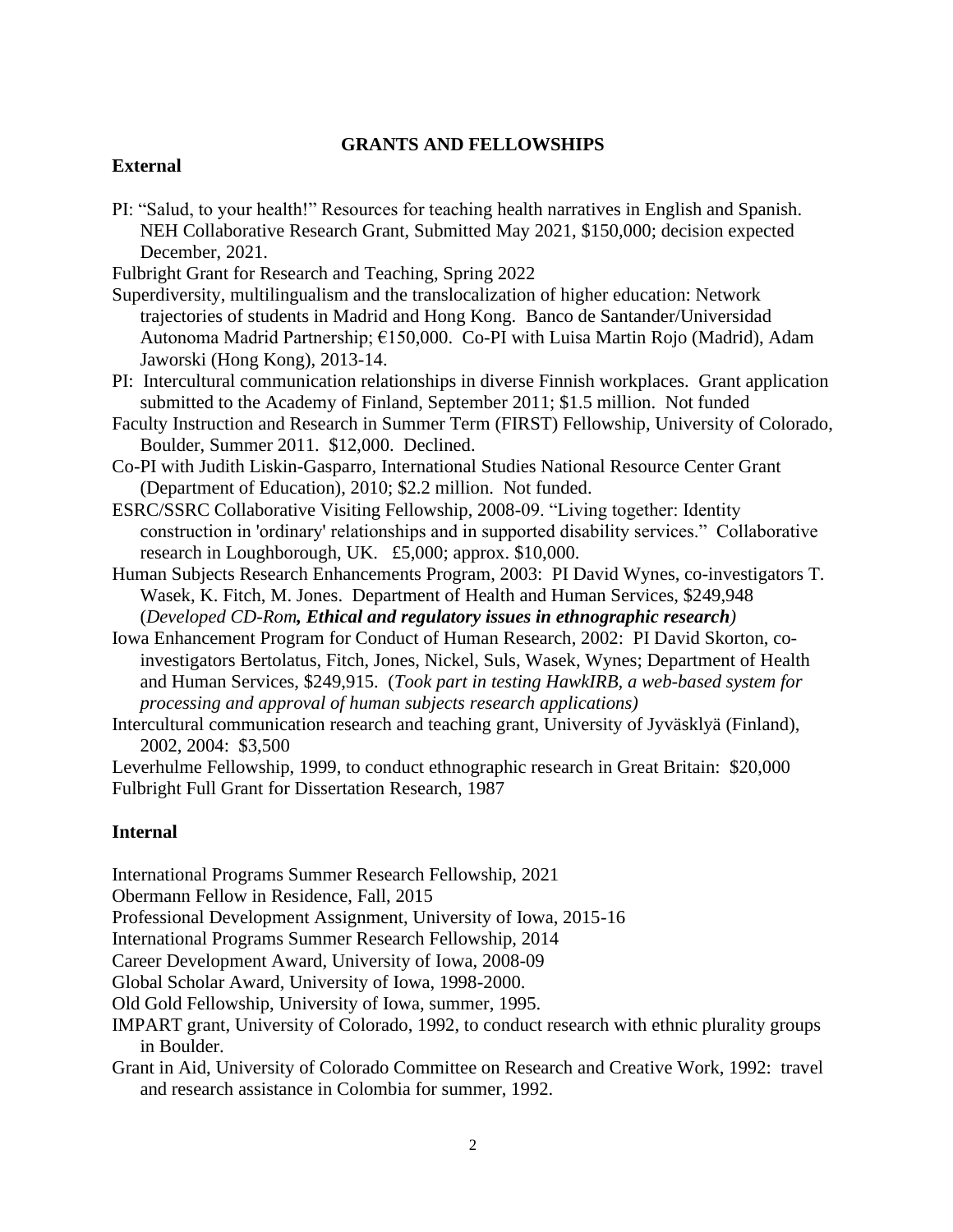IMPART grant, University of Colorado, 1991, to develop curriculum in Ethnic and Cultural **Diversity** Junior Faculty Development Award, University of Colorado, Summer 1990 University Dissertation Fellowship, University of Washington, 1988

## **AWARDS**

Josephine Jones Lecture, University of Colorado, 2015 Collegiate Teaching Award, College of Liberal Arts and Sciences, 2014 Doctor of Philosophy *honoris causa*, Jyväskylä University, 2013 Spotlight presentation: Teachers on Teaching series, NCA 2012 Outstanding Scholarship Award in Language and Social Interaction, 2008 B. Aubrey Fisher Outstanding Article Award, 2005 Thomas M. Scheidel Distinguished Faculty Lecture, University of Washington, 2004 Gerald R. Miller Award for Outstanding Research in Interpersonal Communication, 1999 Phi Beta Kappa, Alpha of Texas, 1980

## **SCHOLARSHIP**

#### **PUBLICATIONS**

## **Books:**

- 5. Muñoz, K. (2014) *Transcribing silence: Culture, relationships, and communication*. Walnut Creek, CA: Left Coast Press.
- Honourable Mention, International Congress of Qualitative Inquiry Book of the Year Award (3 awarded out of 30 submissions)
- 4. Muñoz, K. (2012) *"How did I get talked into this?" Social and cultural dimensions of persuasion.* Barcelona: Editorial Aresta, published in English, Spanish, and Catalan (162 pps).
- 3. Fitch, K. & Sanders, R. (Eds.) 2005. *Handbook of language and social interaction.* Mahwah, NJ: Lawrence Erlbaum. (544 pps.)
- *In addition to editing, I contributed the volume preface, three of six section prefaces, and a conclusion, a total of 33 pps.*
- 2. Fitch, K. (2000) *Transcribing the unsaid: Collected ethnofiction.* Madrid: Desenlace. (98 pps.)
- 1. Fitch, K. (1998) *Speaking relationally: Culture, communication and interpersonal connection*. New, York: Guilford Press. (239 pps.)
- *Received the Gerald R. Miller award from the Interpersonal Division of the National Communication Association as the Outstanding Book in Interpersonal Communication published in 1998.*

## **Articles in refereed journals:**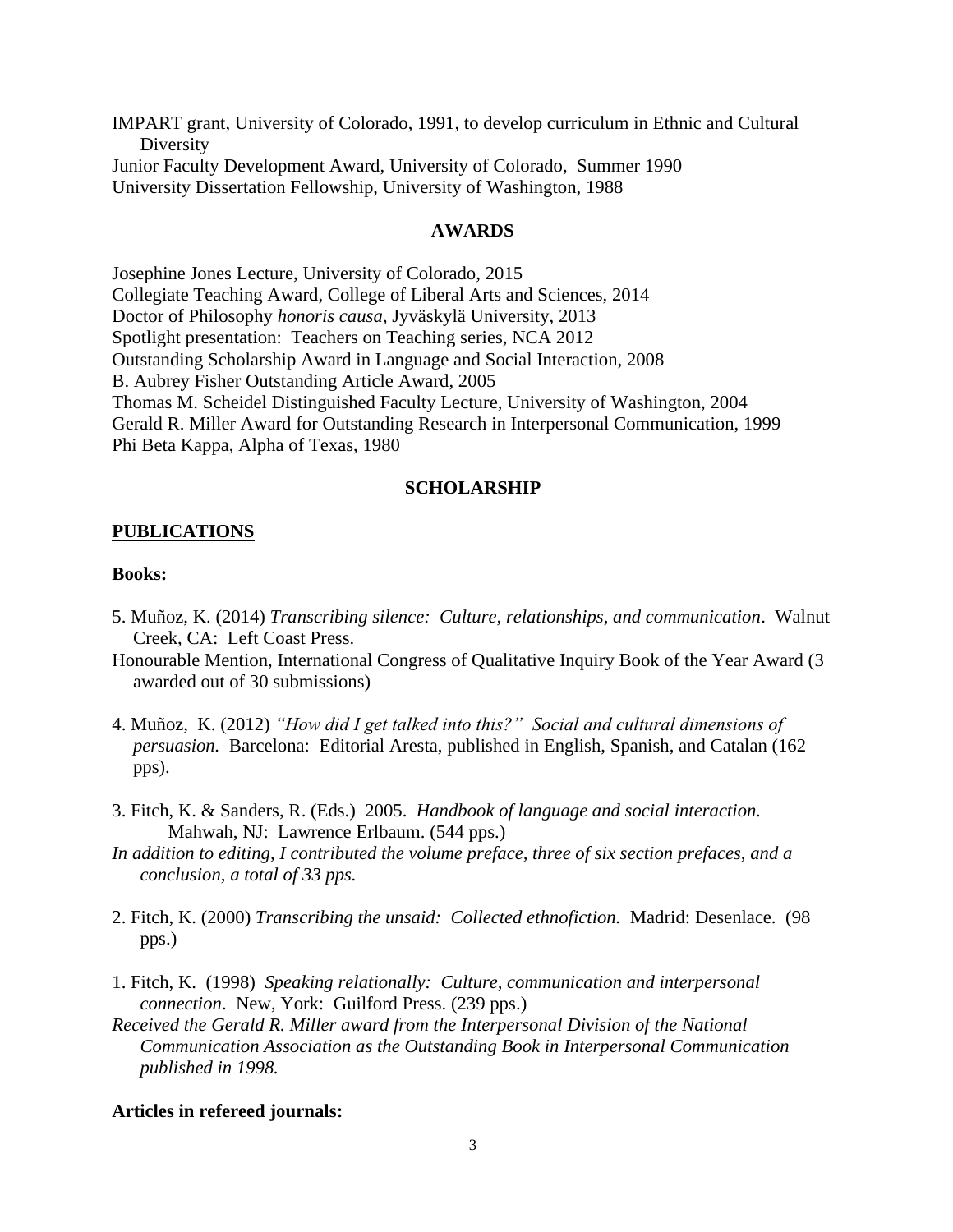- 23. Muñoz, K. (in press) Mentorship from cradle to grave. *Communication Education*.
- 22. Fitch, K. (2010) Power in theory, in data, and in pragmatics research. *Sociolinguistic Studies, 4,* 463-468.
- 21. Fitch, K. (2008) La conversación de contacto en parejas románticas de larga duración. *(Small talk in long term romantic couples) Oralia, 11*, 191-206.
- 20. Fitch, K. (2006) Cognitive aspects of ethnographic research. *Discourse Studies, 8,* 51-57.
- 19. Fitch, K. (2005). IRB dilemmas in higher education: Applications and solutions. *Journal of Applied Communication Research*, *33*, 269-277. .
- 18. Valde, K., & Fitch, K. (2004) Desire and sacrifice: Cultural and relational aspects of designated driver talk. *Western Journal of Communication, 68*, 121-150. \* *Received the B. Aubrey Fisher Award for outstanding article published in WJC, 2005.*
- 17. Fitch, K. (2003) Cultural persuadables. *Communication Theory, 13*, 100-123. *Received the Outstanding Scholarship in Language and Social Interaction Award in 2008.*
- 16. Sanders, R., & Fitch, K. (2001) The actual practice of compliance seeking. *Communication Theory,11,* 263-289. \*\*
- 15. Sanders, R., Fitch, K., & Pomerantz., A. (2000) Language and social interaction: Issues, theories, and prominent lines of research. In Wm. Gudykunst, (Ed.), *Communication Yearbook 24* (pp. 385-408) Thousand Oaks, CA: Sage. \*\*\*
- 14. Fitch, K. (1999) Pillow talk? *Research on Language and Social Interaction, 32*, 41-50.
- 13. Fitch, K. (1998) Text and context: A problematic distinction for ethnographers. *Research on Language and Social Interaction, 31*, 91-107.
- 12. Goldsmith, D. & Fitch, K. (1997) The normative context of advice as social support. *Human Communication Research, 23,* 454-476. \*\*\*
- 11. Fitch, K. (1994). A cross-cultural study of directive sequences and some implications for compliance-gaining research. *Communication Monographs, 61,* 185-209.
- 10. Fitch, K. & Sanders, R. (1994). Culture, communication, and preferences for directness in expression of directives. *Communication Theory, 4*, 219-245. \*
- 9. Fitch, K. (1994). The issue of selection in ethnographies of speaking. *Research on Language and Social Interaction, 27,* 51-93.
- 8. Fitch, K. (1994). Culture, ideology, and interpersonal communication research. In S. Deetz, Ed., *Communication Yearbook 17* (pp.104-135). Beverly Hills, CA: Sage.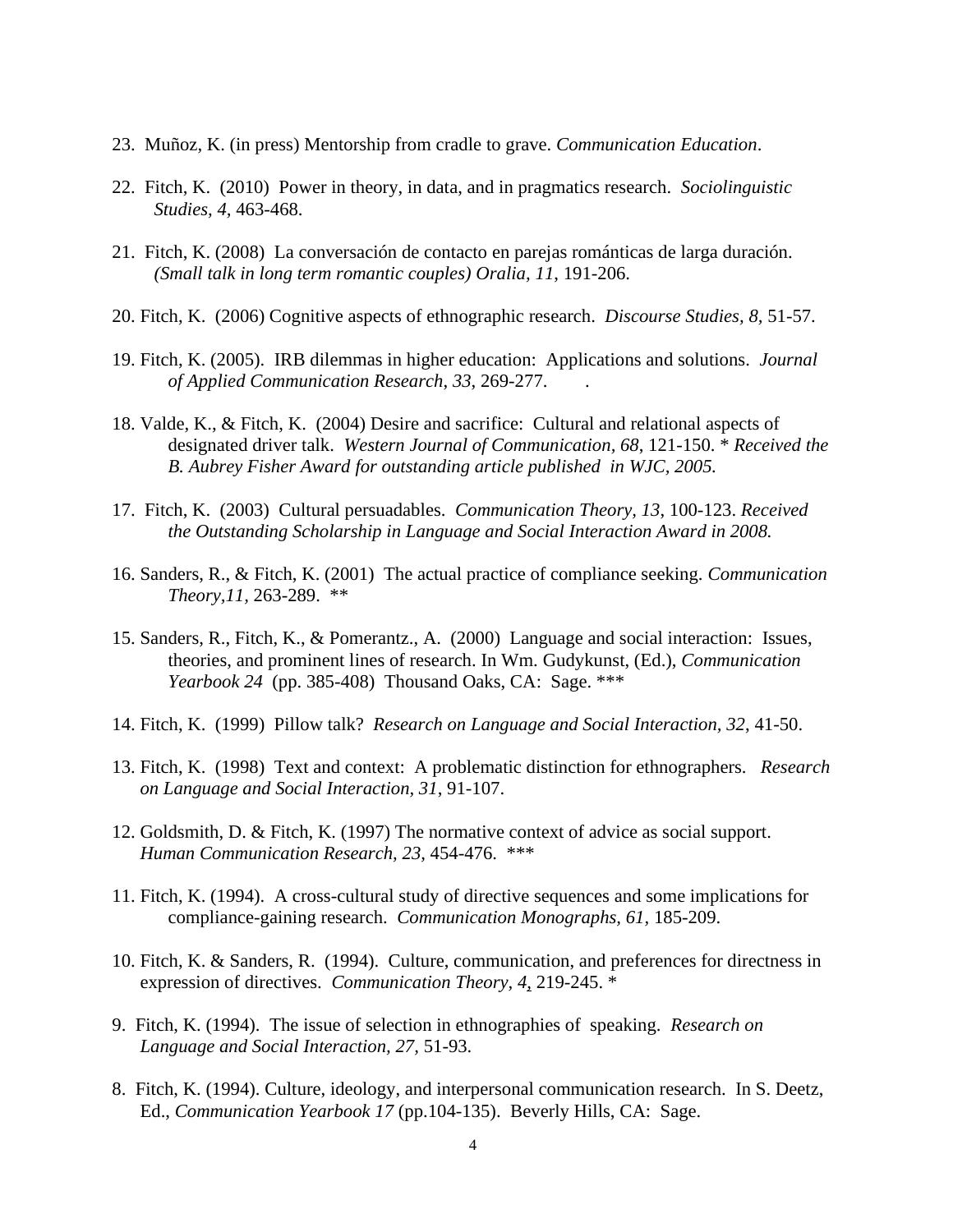- 7. Fitch, K. (1994) Criteria for evidence in qualitative research. *Western Journal of Communication, 58*, 32-38.
- 6. Archer, L. & Fitch, K. (1994). Communication in Latin American multinational organizations. In Wiseman, R. & Shuter, R. (Eds.), *International and Intercultural Communication Annual, Vol. 18* (pp. 75-93). Thousand Oaks, CA: Sage. \*\*\*
- 5. Fitch, K. (1991). The interplay of linguistic universals and cultural knowledge in personal address: Colombian *madre* terms. *Communication Monographs, 58*, 254-272.
- 4. Fitch, K. (1991). *Salsipuede*: Attempting leave-taking in Colombia. *Research on Language and Social Interaction, 24*, 209-224.
- 3. Fitch, K. (1985). Teaching nonverbal communication skills in the ESL classroom. *Cross Currents, 12*, 1, pp. 15-26.
- 2. Fitch, K. & Hopper, R. (1983). "If you speak Spanish, they'll think you're a German": Language attitudes in a multilingual setting. *Journal of Multilingual and Multicultural Development, 4*, 2, pp. 115-128. \*
- 1. Fitch, K. & Hopper, R. (1981). Use of communication competency methodology in second-language instruction. *Communication, 10,* 3, 51-59. \*\*\*

#### **Invited articles and chapters:**

- 18. Muñoz, K. (2018) Cultural persuadables. Oxford Bibliographies Online.
- 17. Tracy, K. & Muñoz, K. (2011) Qualitative methods in interpersonal communication research. In Mark Knapp and John Daly, (Eds.), *Handbook of interpersonal communication*, 3rd Edition (pp. 59-86). Thousand Oaks, CA: Sage.
- 16. Fitch, K. (2009) Behind the scenes III: Quality control and the construction of knowledge. *Research on Language and Social Interaction, 42*, 395-400.
- 15. Fitch, K. (2009). Culture and interpersonal relationships. In Steven Wilson and Sandra Smith (Eds.), *New directions in interpersonal communication research* (pp. 245-263). Thousand Oaks, CA: Sage.
- 14. Fitch, K. (2008) Directives and requests. *International Encyclopedia of Communication,* Wolfgang Donsbach, (Ed.), Vol.4 (pp. 1326-1329) Oxford: Wiley-Blackwell.
- 13. Fitch, K. & Foley, M. (2007) The persuasive nature of emotion and the cultural nature of feelings in organizations. In Francois Cooren (Ed.), *Interacting and organizing* (pp. 113-132). Mahwah, NJ: Lawrence Erlbaum. \*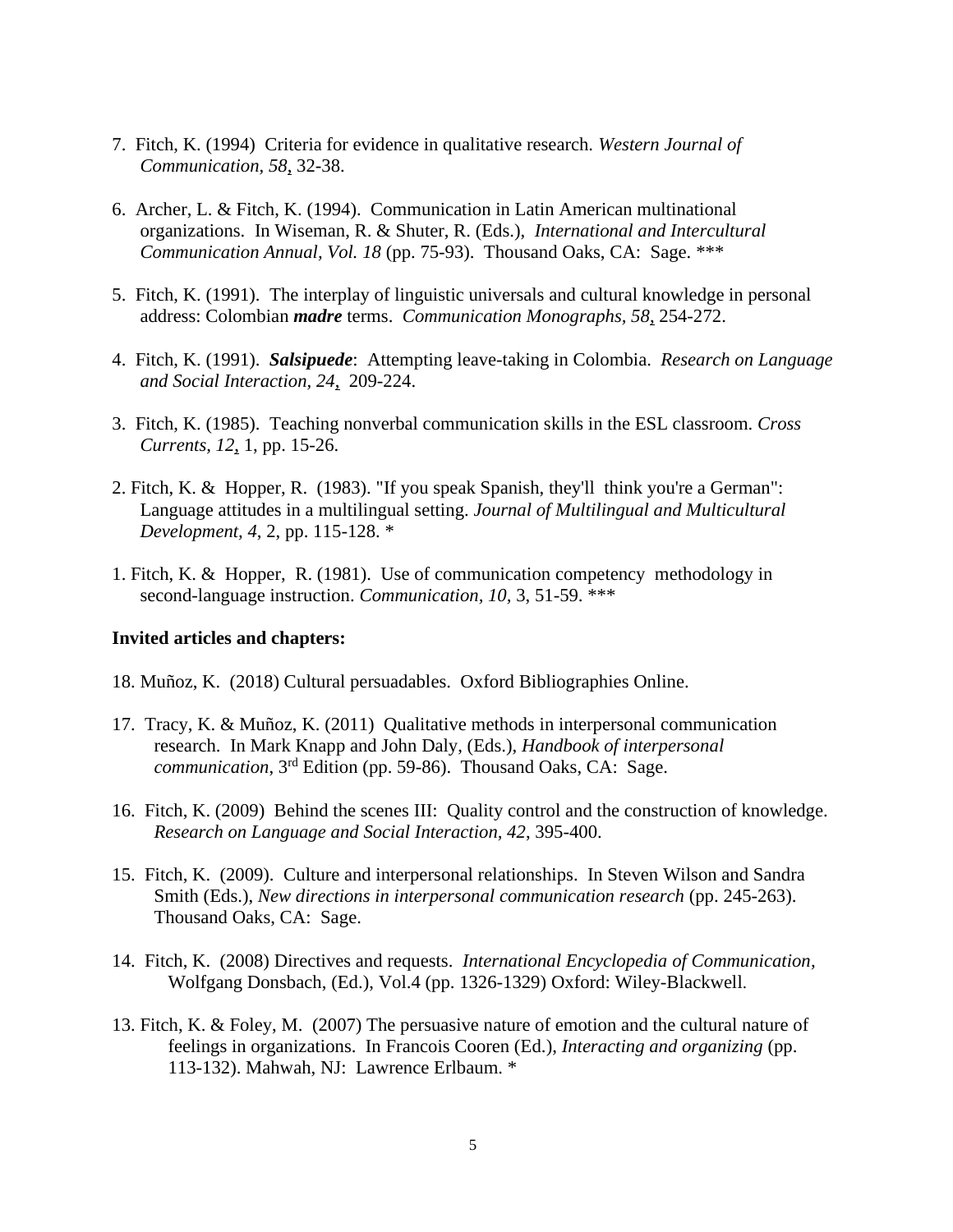- 12. Fitch, K. (2006) Two politeness dilemmas in Colombian interpersonal ideology. In Maria Elena Placencia, (Ed.) *Politeness in the Spanish-speaking world* (pps. 239-254*.*) New York: Guilford Press.
- 11. Fitch, K. (2006) Behind the scenes, Part II. *Research on Language and Social Interaction*, *39,* 1-6.
- 10. Fitch, K. (2006) Both sides now: Raising Colombian Americans. In Wendy Leeds-Hurwitz, (Ed**.)** *From Generation to Generation: Maintaining Cultural Identity Over Time* (pp. 297-318). New York: Hampton Press.
- 9. Duck, S. & Fitch, K. (2006) Friendship and culture. In G. Pollack, R. Cohen, & R. Schulman, Eds., *Friends and Friendship* (pp. 43-70). New York: Psychosocial Press. \*\*\*
- 8. Fitch, K. (2005) Behind the scenes of language and scholarly interaction. In Fitch, K. & Sanders, R., *Handbook of Language and Social Interaction* (pps. 461-482). Mahwah, NJ: Erlbaum.
- 7. Fitch, K. (2002) Unscripted television and social interaction: An exploration of possibilities for data in *Big Brother*. In J. Gavaldá, C. Gregori, and R. Rosselló (Eds.), *La cultura mediática* (pps. 73-88) Valencia: Universitat de Valencia.
- 6. Fitch, K. (2002) Taken-for-granteds in (an) intercultural communication context. In P. Glenn, J. Mandelbaum, & C. LeBaron (Eds.), *Studies in language and social interaction*  (pp. 91-102). Mahwah, New Jersey: Erlbaum.
- 5. Fitch, K. (2001) The ethnography of speaking. In Wetherell, M., Taylor, S. and Yates, S.J. (Eds) *Discourse Theory and Practice.* (pp. 57-63). London: Sage and the Open University.
- 4. Fitch, K. & Philipsen, G. (1995) Ethnography of speaking. In J. Verschueren, J. Ostman, & J. Blommaert (Eds.) *Handbook of Pragmatics* (pp. 263-269). Amsterdam: John Benjamins. \*
- 3. Fitch, K. (1993) American ethnic plurality cultures: A course in the ethnography of speaking. *Open Mind Journal.* 1, 45-52.
- 2. Fitch, K. & Staton-Spicer, A.Q. (1990). Being a stranger: Immigrant socialization to high school. In A. Q. Staton-Spicer, *Communication and Student Socialization* (pp. 145- 177). Norwood, New Jersey: Ablex. \*
- 1. Fitch, K. (1986). Cultural conflicts in the ESL classroom: Issues and strategies for coping. In P. Byrd, Ed., *NAFSA Review of Cross-Cultural Programs in English as a Second Language.* Washington, D.C.: National Association for Foreign Student Affairs, pp. 51-62.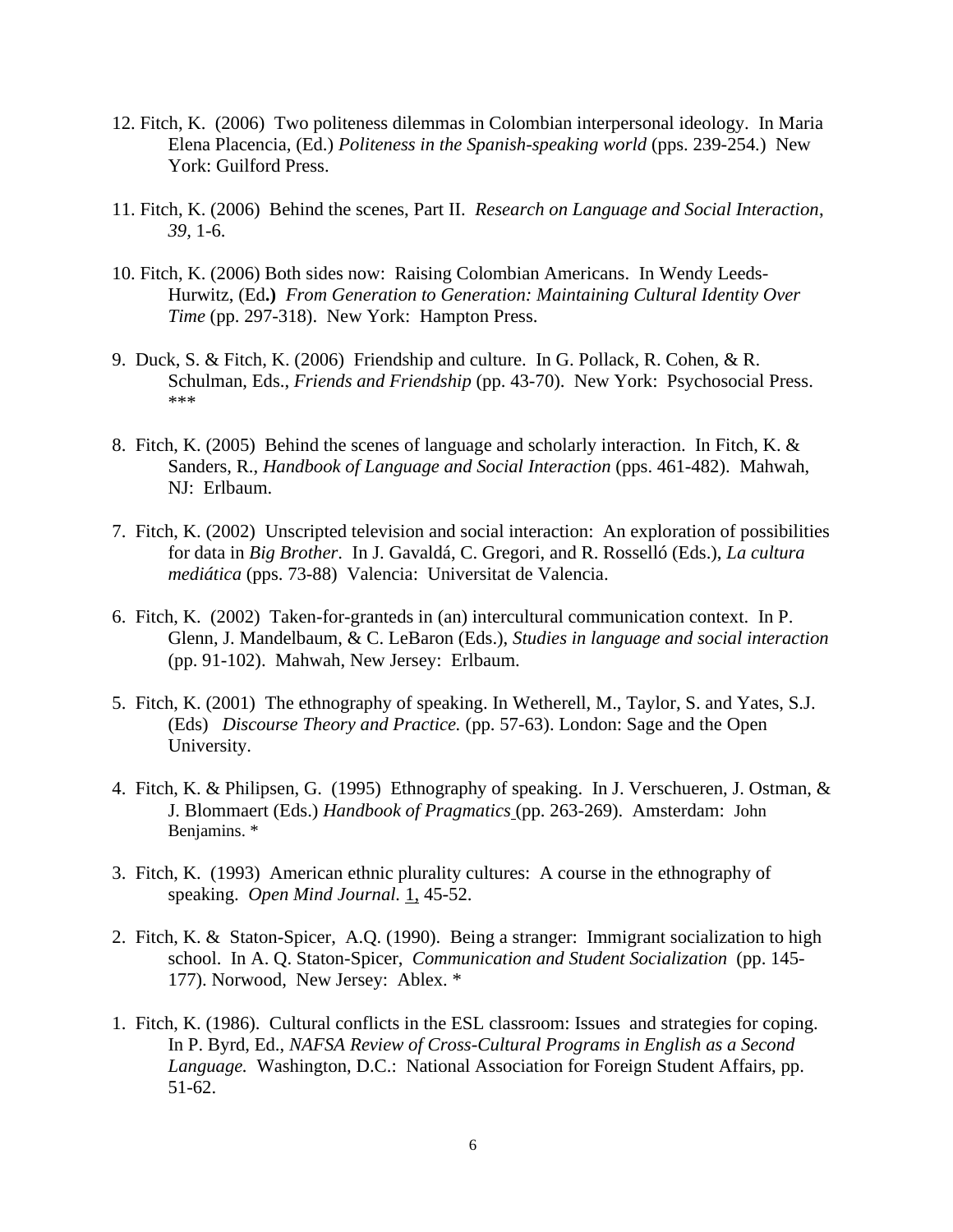## **Technical report:**

Fitch, K. (March, 2000) An ethnographic analysis of a drug resistance strategies intervention. Dr. Michael Hecht, Principal Investigator, Penn State University, NIDA Grant #3R01DA05629-05A1S1. 72 pps.

# **Work in translation:**

Fitch, K. (1993). Usos de los términos del campo semántico *madre* en la comunicación diaria en el español de Colombia. Revista de Estudios Colombianos, 13/14, 25-33. (Revised version of "Communication theory in a cultural context: The case of *madre* terms in Colombian Spanish," below).

## **Book reviews:**

- 12. Muñoz, K. (2010) Luisa Martin Rojo, Laura Mijares, (Eds.) Voces del aula: Etnografías de la escuela multilingüe. *Linguistics and Education, 21,* 134-136.
- 11. Fitch, K. (2006). Diana Boxer, Applying sociolinguistics: Domains and face-to-face interaction. *Language in Society*, *35*, 140-143.
- 10. Fitch, K. (2000) Stella Ting-Toomey, Communicating across cultures. New York: Guilford, 1999. *Journal of Social and Personal Relationships, 17*, 467-468.
- 9. Fitch, K. (1997) Wendy Leeds-Hurwitz, (Ed.), Social Approaches to Communication. New York: Guilford, 1995. *Quarterly Journal of Speech, 83*, 262-263.
- 8. Fitch, K. (1997) Koenraad Kuiper, Smooth talkers: The linguistic performance of auctioneers and sportscasters. Mahwah, NJ: Lawrence Erlbaum, 1996. *Journal of Communication,47*, 179-180.
- 7. Fitch, K. (1996) Martyn Hammersley, The politics of social science research. London: Sage, 1995. *Contemporary Psychology*,
- 6. Fitch, K. (1996) Stella Ting-Toomey, Ed., The challenge of facework: Cross-cultural and interpersonal issues. In *Language and Society, 25*, pp. 160-163.
- 5. Fitch, K. (1995) Tom Koole & Jan ten Thije, The construction of intercultural discourse. In *Discourse in Society, 6*, pp. 545-547.
- 4. Fitch, K. (1994) L. Grossberg, P. Treichler, & C. Nelson, Eds., Cultural studies. In *Quarterly Journal of Speech, 80*, pp. 240-242.
- 3. Fitch, K. (1993) Nicholas Coupland, Howard Giles, & John Weimann, Eds., Miscommunication and problematic talk. In *Quarterly Journal of Speech, 79*, pp. 380- 381.
- 2. Fitch, K. (1992) Ruth L. King, Talking gender. In *Discourse in Society, 3*, 3, pp. 376-377.
- 1. Fitch, K. (1991) Wendy Leeds-Hurwitz, Communication in everyday life: A social interpretation. Norwood, New Jersey: Ablex. In *Language in Society, 20*, 2, pp. 269- 272.

# **Digital Humanities scholarship and creative work:**

Medellín after Escobar *[\(www.medellin.lib.uiowa.edu\)](http://www.medellin.lib.uiowa.edu/):* A public digital humanities project that offers counternarratives to mass media discourses of Medellín, Colombia through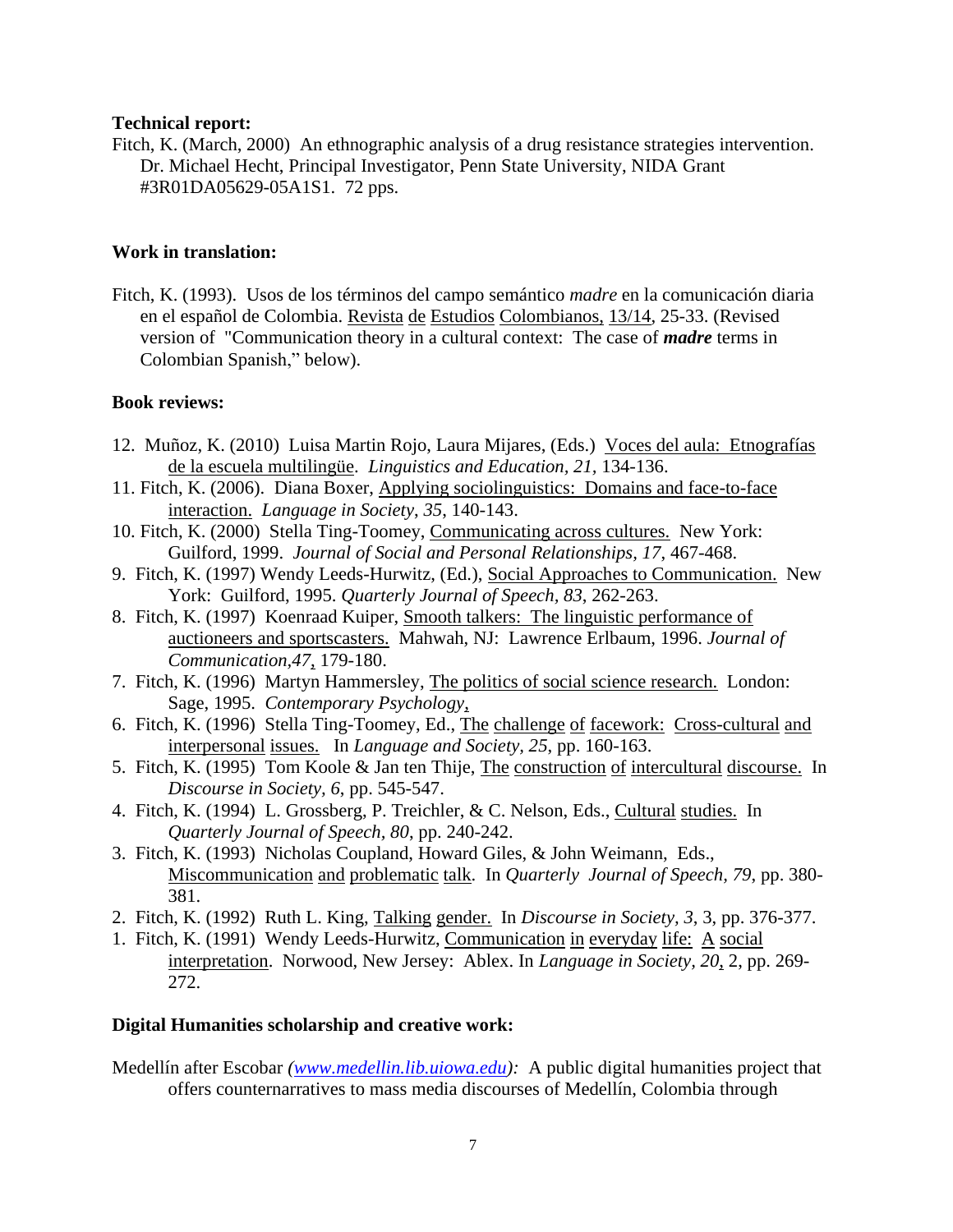ethnographic journalism and community partnership with the Centro de Desarrollo Cultural de Moravia and the Instituto Educativo Fe y Alegría Luis Amigó.

Muñoz, K. (In press) "Wheels." To appear in *The Examined Life Journal*, 2022. (nonfiction)

## **Published reviews of scholarship:**

- Boromisza-Habashi, David (2016) Book review, K. Muñoz, Transcribing silence: Culture, relationships, and communication. *Language in Society, 45*, pp. 149-150.
- Drew, Paul. (1999) Review essay: Therapy, counseling, and survival through interpersonal connectedness: Three studies of the social significance of discourse. *Journal of Contemporary Ethnography, 28*, pps. 319-324.
- Omdahl, Becky L. (1999) Review of K.L. Fitch, Speaking relationally: Culture, communication, and interpersonal connection. *Journal of Social and Personal Relationships, 16*, pp. 530-531.
- Baldwin, John R. (1999) Book review, Speaking relationally: Culture, communication, and interpersonal connection. *Journal of Language and Social Psychology, 18,* pp. 463-470.

## **INVITED LECTURES**

## **National:**

- *Usted* is not dead in Madrid: Second person pronouns as cultural master keys. Plenary address: Second Language Acquisition Symposium, Madison, Wisconsin, April 2016.
- The cultural power of personal relationships: Marriage in England, Spain, Colombia and the U.S. Lewis and Clark College, Portland, Oregon, September 2015.
- Interpersonal communication in a digital age: A new kind of cultural revolution. College of Fine Arts and Mass Communication, Sam Houston State University, February 2014.
- Kickoff Speaker, Rockwell Collins *Mes de la Hispanidad*, Cedar Rapids, September 2012. "Cultures of Latin America: Similarity, difference, and why it matters in Iowa."
- Ways Forward in Ethnography, Creighton University, Omaha, June 2012. "Ethnography of communication in the digital world."
- Department of Communication, University of South Florida, October 2010. "Relationships, motives, and accounts: An ethnographic tour through discourse(s)."
- Second Language Acquisition Symposium, University of Wisconsin/Madison, April 2010. "Culture, competence and identity in second language acquisition: How do we learn? What do we teach?"
- Erving Goffman as a Communication Theorist, An international symposium. University of Iowa, September 2008. "Goffman as an interpersonal communication theorist: Gynecology, Funeral directors and *Modern Love.*"
- CIC Faculty Senate Conference, University of Iowa, November 2007. "The role of IRBs in research institutions."
- Vanderbilt Humanities Council and Department of Spanish and Portuguese, Vanderbilt University, March 2006: "Culture and ideology in pronoun use: A communicationbased comparison of Bogotá and Madrid."
- PRIMR/ARENA, Boston, December 2005: "IRB Chair: A hard job, but somebody has to do it."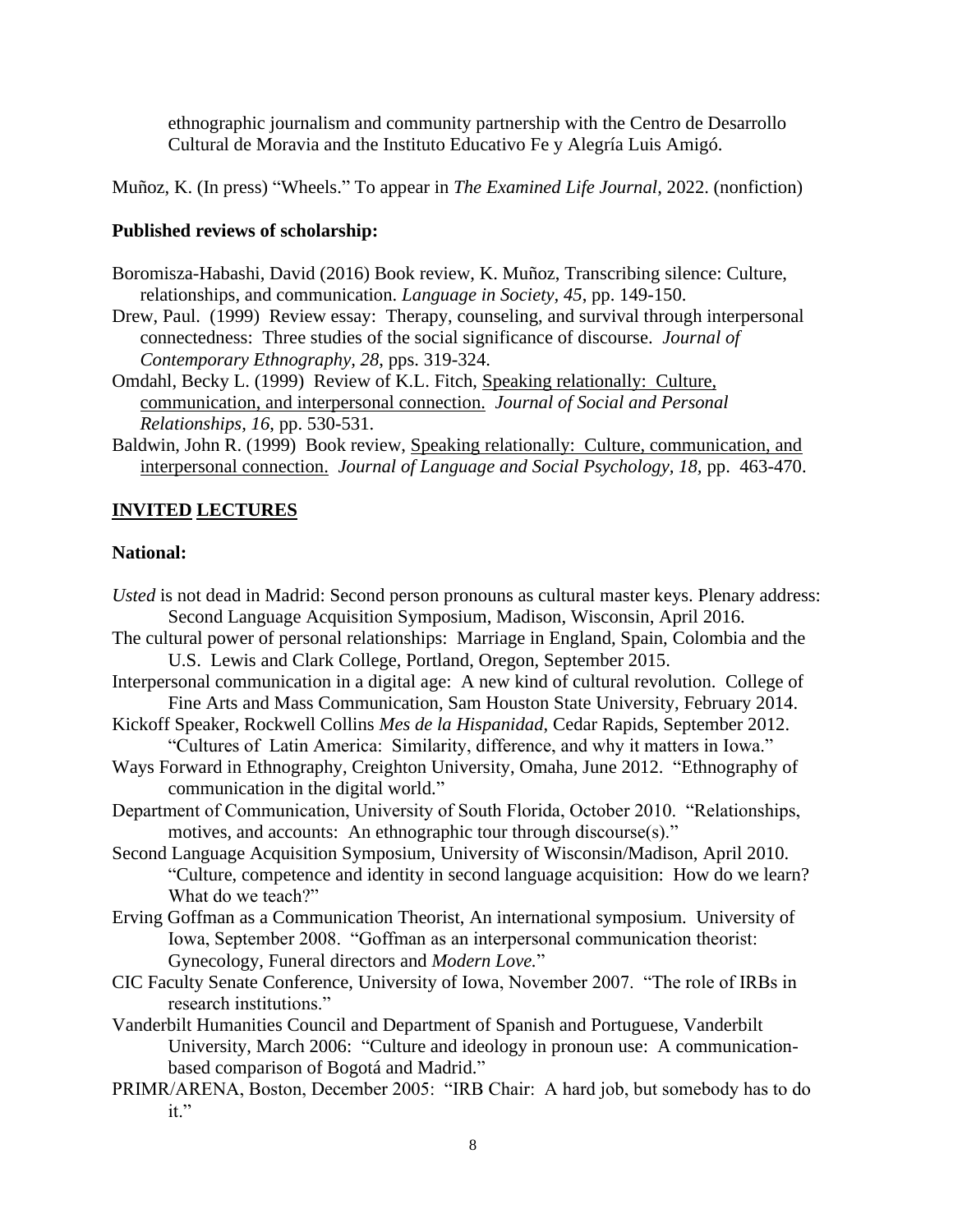- Health Sciences, University of Iowa, June 2005: "Cross cultural communication at the University of Iowa." Panel participant, Cultural competence, communication and health disparities conference.
- University of Washington, Seattle, January 2004: "Popping the question: Cultural ideology at the intersection of public and private communication." (Thomas M. Scheidel Distinguished Faculty Lecture)
- College of Nursing, University of Iowa, January 2003: "Teaching nursing students to communicate with people from diverse populations."
- POROI, University of Iowa, November 2001: "Reality, television, and ethnographic data."
- FLARE Forum, University of Iowa, February 2001: "*Hermano, Usted es un plato*: Pronoun use in Colombian culture and some comparisons to Spain."
- University of Arizona, Tucson, October 2000: "Cultural persuadables and ideology."
- Rutgers University, New Jersey, September 2000. "Relationships, culture and ideology at the intersection of public and private life."
- University of Texas, Austin, October 1999. "'We fight to keep warm:' Interpersonal ideology and the intellectual power of cultural contrast."
- State University of New York, Albany, November 1998. "Culture in interpersonal communication."
- University of Texas, Austin, October 1998. "On speaking relationally."
- Ethics seminar presentation, University of Iowa POROI series for International Human Rights Year, September 1998. "Human rights in fieldwork research."
- University of Illinois, Champaign-Urbana, October 1997. "Enactments of an ideology of connectedness among urban Colombians."
- University of Washington, Seattle, Washington, June 1996. "A gendered dilemma in Colombian culture: Being *verraca* in a *machista* society."
- Saint Cloud State University, St. Cloud, Minnesota, April 1995. "An introduction to ethnographic studies of interpersonal ideology."
- University of Denver, Colorado, November 1994. "A conversation analytic approach to the ethnography of speaking."
- Keynote speaker, International Women's Week, Boulder, Colorado, March 1991. "Inventing Women."
- University of Maryland, College Park, March 1991. "Personal address and the ethnography of speaking."
- Visiting lecturer, Arizona State University, Tempe, Arizona, April, October 1990. Graduate seminar in ethnography of speaking; undergraduate class entitled "Communication and Culture."
- Speaker in international symposium: "What's Happening in Colombia?" University of Colorado, Boulder, November, 1989.

## **International:**

- Universidad de Antioquia, Medellín, August 2016: "Estrategias de investigación: Un taller de aprendizaje de la madre tierra" (Research strategies: A workshop of learning from Mother Earth)
- Universidad Autonoma de Madrid, April 2013: "Interpersonal ideologies of silence and the limits of genre."
- Saint Louis University of Madrid, April 2012: "The art and science of ethnographic analysis."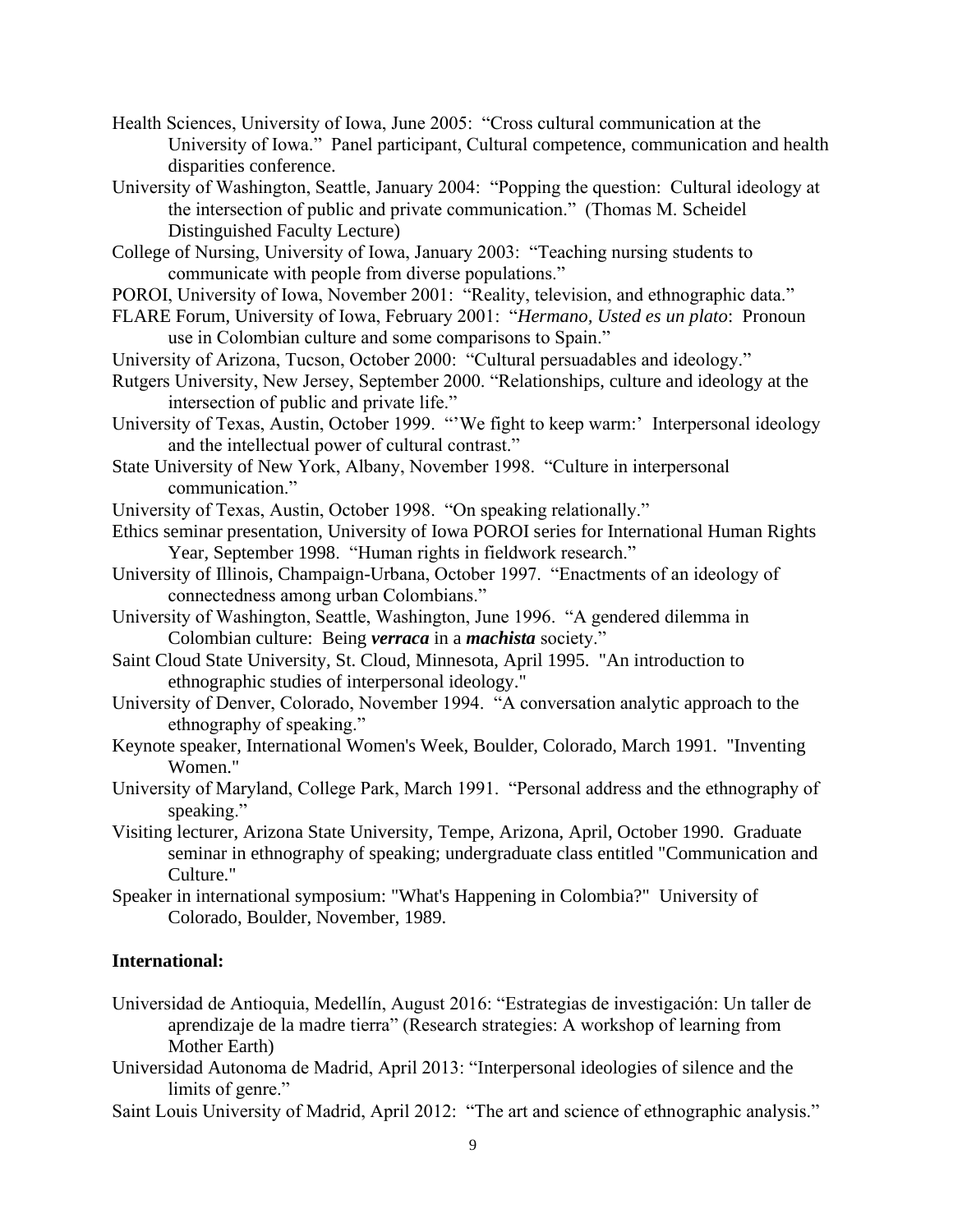- Keynote address, Nordic Intercultural Conference, Helsinki, December 2011. "Intercultural communication after the (social media) revolution: Research, teaching and practice."
- Graduate Research in Intercultural Communication: Ph.D Seminar. Jyväskylä University, Finland, December 2010.
- Stimulus Presentation, ICA Preconference on Intercultural Dialogue, Singapore, June 2010. "What's at stake in defining our terms?"
- Plenary address, Symposium on Pragmatics and Intercultural Communication in Spanish, London, June 2009. "'El *tuteo* es lo que hacen los demas'" (*'tu-ing* is what the other person does'): Interpretation, intention and the pragmatic divide." Available at [http://ir.uiowa.edu/commstud\\_pubs/19](http://ir.uiowa.edu/commstud_pubs/19)
- Saint Louis University of Madrid and Universidad Autónoma de Madrid, October 2008: "Communication and relationships in cultural, intercultural, and cross-cultural perspective: An ethnographic journey."
- Birkbeck College, University of London, July 2005. "The phonetics of relational codes: A cross-cultural study."
- Jyväskylä University, Finland, February, 2004. Short course on qualitative research methods.
- Universidad Jorge Tadeo Lozano, Bogotá, Colombia, March 2003. "Modelos de los textos mediados para relaciones personales en Colombia y España: Una comparación de *Betty la Fea* y *La vida misma con Alicia Senovilla.* (Mediated models for personal relationships in Colombia and Spain: Comparing *Betty la Fea* to *La vida misma with Alicia Senovilla)*."
- Aalborg University, Denmark, October 2002. "Cultural enactment of interpersonal ideology: Getting engaged in five cultures."
- Hanyang University, Seoul, Korea, July 2002. "The impact of culture on a relational transition: Communicative practices leading to marriage."
- Nanzan University, Nagoya, Japan, July 2002. "The (inter)cultural dilemma of (in)directness." Jyväskylä University, Finland, April, 2002. Short course on persuasion.
- Universidad de Valencia, Spain, May 2000. "Los pronombres, la historia y la ideología: Una comparación etnográfica de Colombia y Espana (Pronouns, history and ideology: An ethnographic comparison of Colombia and Spain.)"
- York University, England, May 1999. "Culture and personal relationships in everyday talk and media texts."
- Loughborough University, England, July 1998. "Cultural persuadables in a family dinner table conversation."
- Jyväskylä University, Finland, March, 1998. "Virtual study abroad:" Web-based collaborative intercultural communication course involving University of Iowa students and Finnish students.
- Jyväskylä University, Finland, April and June, 1997. Short courses on intercultural communication, culture and persuasion, qualitative research methods.
- Aalborg University, Denmark, December, 1995. "A cultural approach to interpersonal ideology: Theory and research."

## **Local:**

"Balancing work and life for language teachers." Language Collaboratory, via Zoom, February 2021.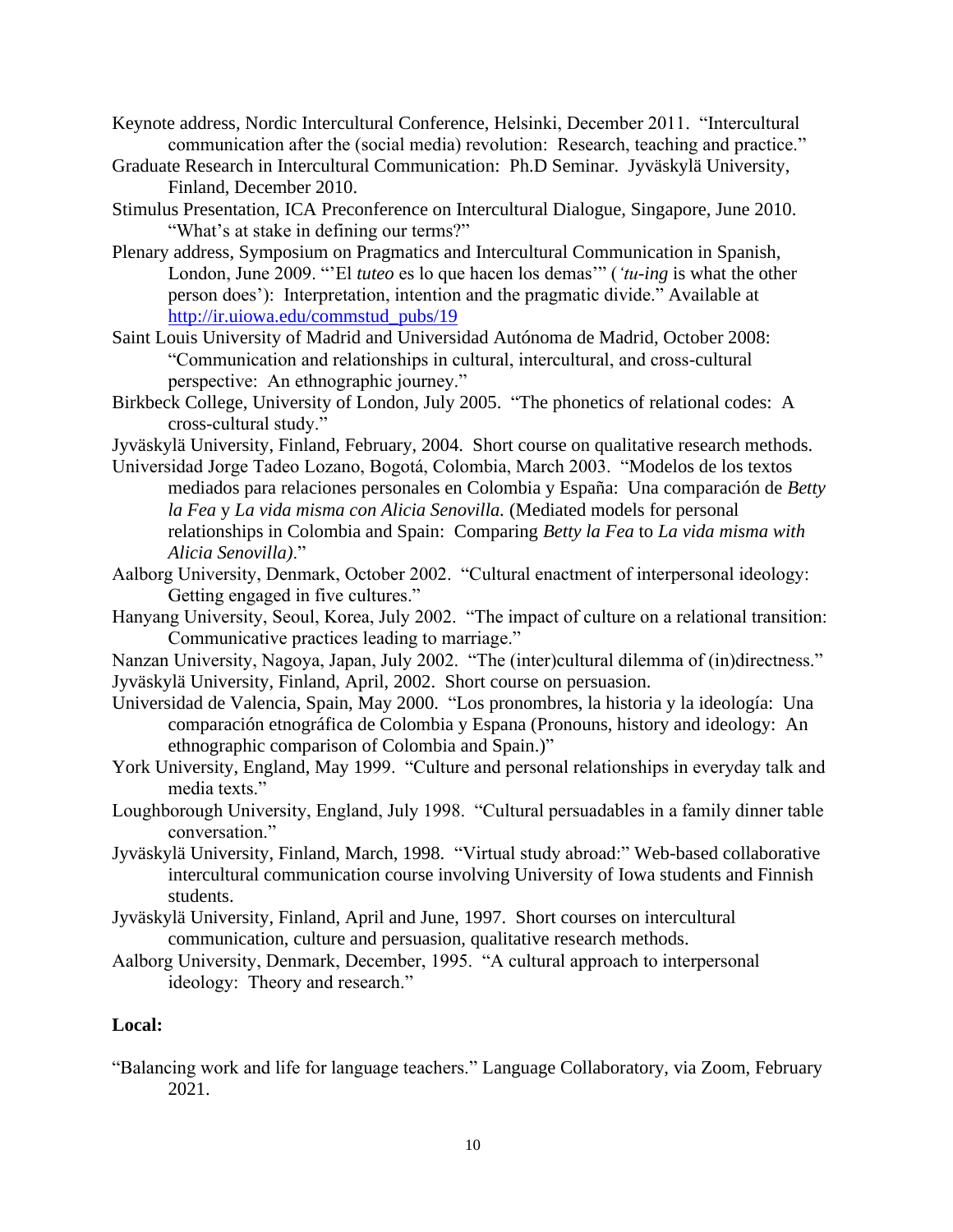"Speaking into the air?" Voices of the kidnapped as relational action and Colombian communal ritual. Division of World Languages, Literatures and Cultures Colloquium, University of Iowa, November 2017.

# **INVITED REVIEWER**

Georgetown University Roundtable on Languages and Linguistics, 2017 National Science Foundation, 2003 Louisiana Board of Regents, 2000 Israel Science Foundation, 2000 *Journal of Social and Personal Relationships,* 2014 *Journal of Communication,* 2011 *Journal of Cross-cultural Psychology*, 2010 *Southern Journal of Communication,* 2008, 2009 *Communication and Critical/Cultural Studies*, 2008 Edinburgh University Press, 2007 *Cultura, Lenguaje, y Representación,* 2006 *Logos and Language,* 2002 *Language in Society,* 2000, 2001 *Text,* 1999, 2004 *Journal of Applied Communication Research*, 1998, 2004 *Western Journal of Communication*, 1997, 2000, 2001, 2002 *Cultural Studies,* 1997 *Journal of Social and Personal Relationships*, 1996, 1998, 2014, 2017 *Communication Theory*, 1992 *Communication Monographs,* 1991, 1992, 1994, 2004, 2020, 2021 *Text and Performance Quarterly*, 1992 *Research on Language and Social Interaction*, 1993, 1995, 1996 *Human Communication Research*, 1993, 1996, 1999, 2004, 2005 *International and Intercultural Communication Annual*, 1994, 1998 *Communication Studies*, 1994 Yale University Press, 2012 Cambridge University Press, 2003, 2004, 2009 SUNY Press, 1998 Roxbury Press, 1991, 1994, 2006 Hampton Press, 1993 Harcourt & Brace, 1998 Lawrence Erlbaum, 2001, 2003 Sage, 2006, 2007 Guilford Press, 2011

**Editor,** *Research on Language and Social Interaction* **2005 – 2009** Volumes 39, 40, 41, 42; acceptance rate 12-15%.

# **EDITORIAL BOARDS**

*Discourse and Communication,* 2008 - present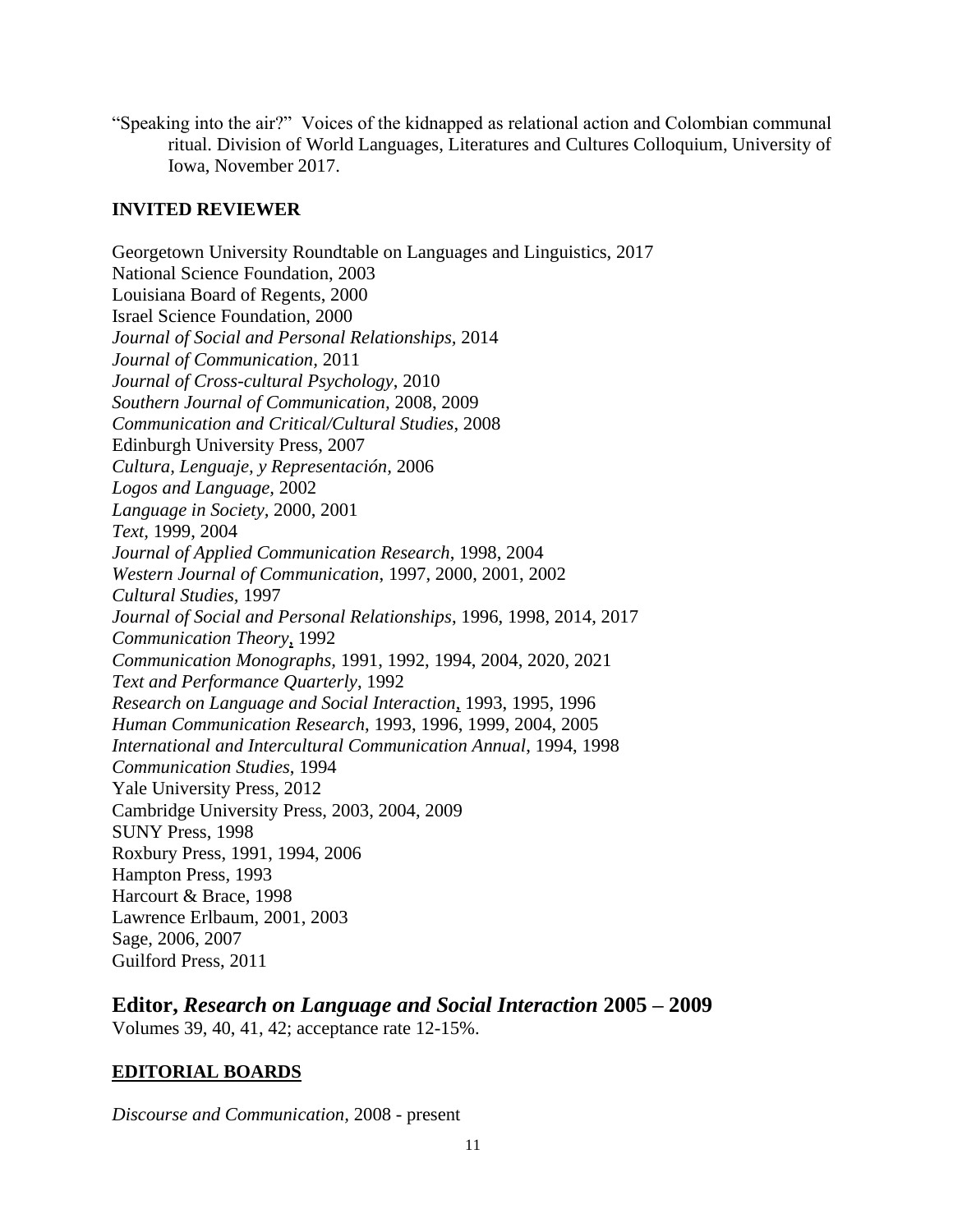*Sociolinguistic Studies,* 2009-2014 *Journal of Intercultural Communication Research,* 2010-present *Research on Language and Social Interaction,* 1998 – 2004, 2010-2016 *Communication Methods and Measures*, 2006-2010 *Communication Yearbook,* 2004-2010 *Communication Monographs*, 2004 – 2014 *Communication Theory*, 2001- 2013 *Western Journal of Communication*, 1993 - 1996 *Communication Studies*, 1997-2000

## **SELECTED CONVENTION PAPERS**

- 65. Muñoz, K. 2021. Calibrating discursive force in sickness and in health. International Pragmatics Association, Winterthur, Switzerland.
- 64. Muñoz, K. 2019. Teaching peace in Medellín: A public school after the peace accord. Conference on Ethnographic research and Interdisciplinary Moves, Helsinki, Finland.
- 63. Muñoz, K. 2018. *Voices of the kidnapped*: Problem-solving through culturally situated discourse on a radio call-in show. International Communication Association, Prague, Czech Republic. *Top Four Paper*, Language and Social Interaction Division.
- 62. Muñoz, K. 2017. Speaking into the air? Recipient design, relational codes and communal action. International Pragmatics Association, Belfast, July.
- 61. Muñoz, K., Molina, C., & Martin, Luisa, 2015. Stance and positioning toward cosmopolitan identities. International Pragmatics Association, Antwerp, July.
- 58. Muñoz, K. & Chornet, D. 2013. Talk, family, and nationhood: The Spanish ritual of *la sobremesa*. National Communication Association, Washington DC.
- 57. Chornet, D. & Muñoz, K. 2012. "*Te voy a tutear:"* Metacommunication and personal address in post-Millenial Madrid. National Communication Association, Orlando.
- 56. Muñoz, K. & D. Chornet, 2012. Metapragmatic framing of personal address patterns: Comparisons between Madrid and Bogotá. Pragmatics of the Americas Conference, Charlotte, North Carolina.
- 55. Muñoz, K. 2012. Class identity in cross-cultural perspective: Vocabularies of motives and the opacity of hidden transcripts. Identity, culture, and Communication Conference, Madrid.
- 53. Muñoz, K. & Muñoz-Fitch, E. 2011. The pragmatic power of social media: Relational actions within cultural change. International Pragmatics Association, Manchester, UK.
- 51. Fitch, K. 2009. Critical voices in intercultural dialogue: Can committed relativism happen in the real world? NCA Summer Conference on Intercultural Dialogue, Istanbul.
- 48. Fitch, K. 2008. Language and social interaction: Modes of inquiry and possibilities for the future. National Communication Association, San Diego.
- 47. Fitch, K. 2008. Variación pragmática en los actos de habla de Colombianos urbanos: Creando y manteniendo las clases sociales *(Pragmatic variation in speech acts among urban Colombians: Creating and maintaining social class.)* Asociación de Lingüística y Filología de America Latina (ALFAL), Montevideo, Uruguay. Available at [http://ir.uiowa.edu/commstud\\_pubs/18](http://ir.uiowa.edu/commstud_pubs/18)
- 45. Fitch, K. 2007. *Bety la Fea* meets *Ugly Betty:* Acquiring an idiom for class and race in the U.S. International Pragmatics Association, Goteborg, Sweden.
- 44. Fitch, K. 2007. An ethnographic study of small talk in intimate relationships. Western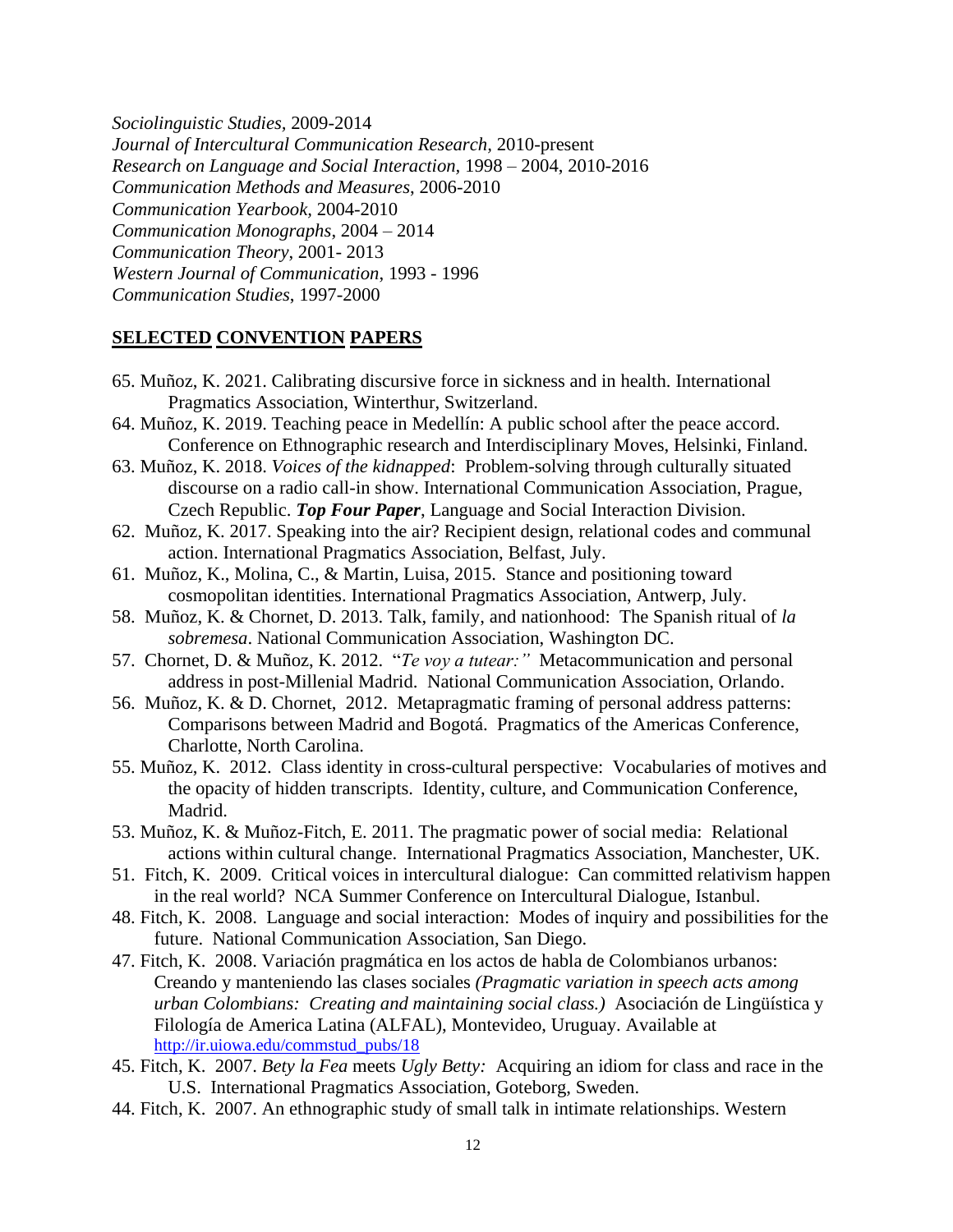States Communication Association, Seattle.

- 42. Fitch, K. and Tyler, J. 2006. Hearing culture in relational narratives: *Modern Love* and *Vows* in the *New York Times.* National Communication Association, San Antonio.
- 41. Fitch, K. 2006. La conversación de contacto en las parejas románticas colombianas (*Small talk in Colombian romantic couples)* Third Conference on Language and Society, Castellón (Spain).
- 40. Clinkenbeard, K. & Fitch, K. 2005. Beyond the cornfields: Virtual study abroad. Conference on Language and Culture across the Curriculum, Iowa City.
- 39. Fitch, K. 2005. Bitches in the sacred grove: A view of women in academe from the third space. Western States Communication Association, San Francisco.
- 38. Fitch, K. 2004. Ethnographic research in personal relationships: Beyond self-reports. National Communication Association, Chicago.
- 37. Fitch, K. 2004. "You just muddle through:" Construction of relationships through public and private discourse. Conference on Critical Discourse Analysis, Valencia, Spain.
- 36. Fitch, K. 2003. Going native: An ethnographer as IRB chair. National Communication Association, Miami.
- 35. Fitch, K. 2003. An ethnographic perspective on ambiguity: Letting it pass. International Pragmatics Association, Toronto.
- 34. Chang, Y. & Fitch, K. 2002. "Will you marry me?" An ethnographic study of communicative practices leading to marriage. International Communication Association, Seoul.
- 33. Ho, E. & Fitch, K. 2001. Culture and romance in (televised) everyday talk: *Big Brother* in England, Spain and the US. National Communication Association, Atlanta.
- 31. Fitch, K. 2000. Organizational communication research and cultural ideologies of relating. International Communication Association, Acapulco.
- 30. Fitch, K. 2000. Nationalism in everyday talk and the symbolic resources of media: Britain and Spain. EURESCO conference on European Worldviews, La-londe-les-Maures, France.
- 28. Fitch, K. 1998. Ethnopolitics and the future of intercultural communication scholarship. National Communication Association, New York City.
- 27. Fitch, K. 1998. Cultural persuadables: Variations in pragmatic possibilities. International Pragmatics Association, Reims, France.
- 25. Fitch, K. 1997. The cultural context of advice. National Communication Association, Chicago.
- 24. Fitch, K. 1997. An ethnographer's uses of discourse analysis. International Conference on Language and Social Psychology, Ottawa, Canada.
- 23. Fitch, K. 1996. Connections: A death foretold. Speech Communication Association, San Diego.
- 22. Fitch, K. 1996. The connection between ethics, legal codes and culture: Can you wear a wire around here? Western Speech Communication Association, Pasadena.
- 21. Fitch, K. 1995. The discursive force of relational codes and culture in personal relationships. Speech Communication Association, San Antonio.
- 20. Fitch, K. & Sanders, R. 1994. Sequential aspects of compliance-gaining: An analysis and some theoretical issues. Speech Communication Association, New Orleans.
- 19. Goldsmith, D. & Fitch, K. 1994. Seeking and giving advice in some American speech. International Communication Association, Sydney, Australia.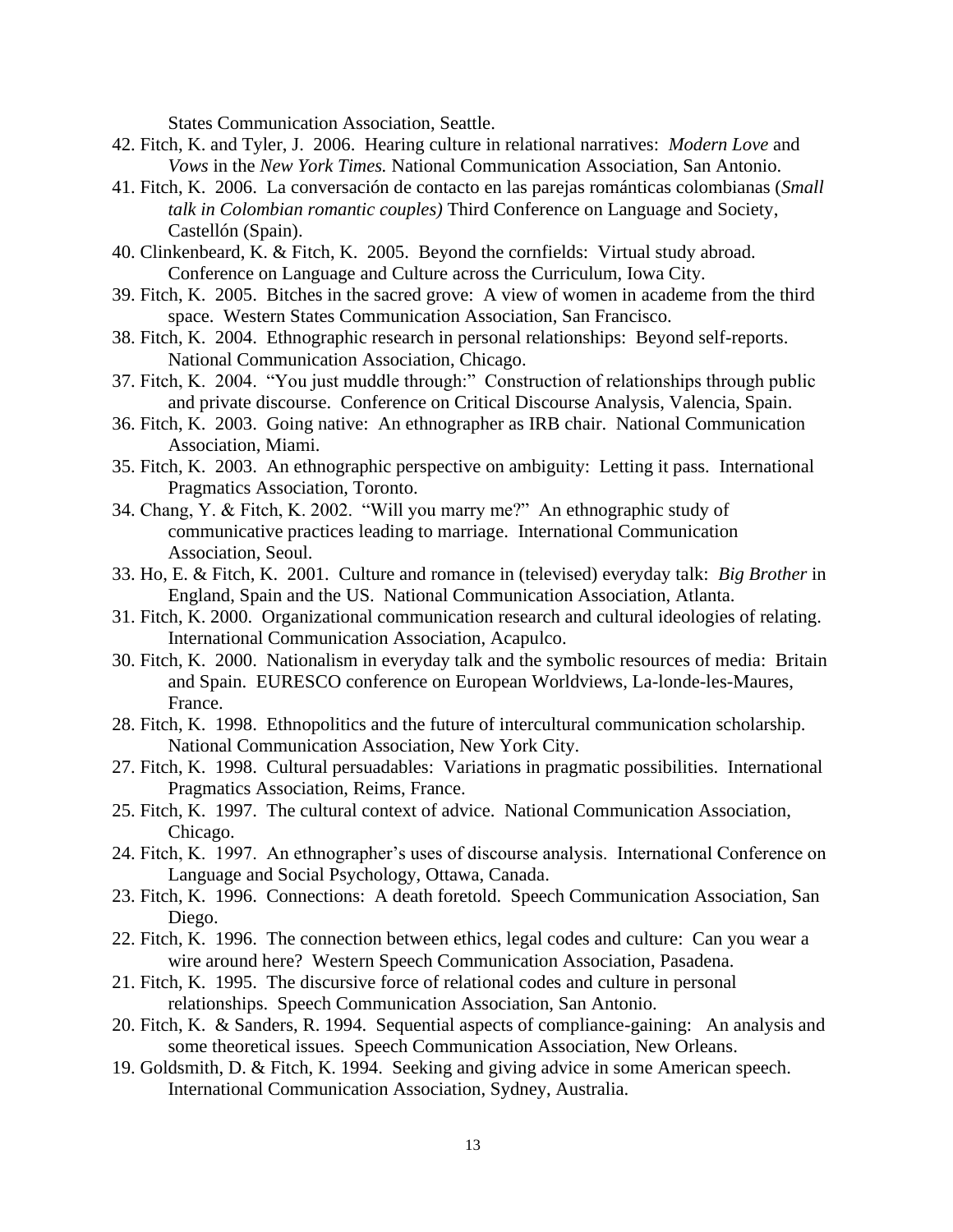- 18. Fitch, K. 1993. The Idiom of Interpersonal Connectedness in Urban Colombian Spanish. American Association of Applied Linguistics, Atlanta.
- 17. Fitch, K. 1992. A Cultural Study of Directives. Speech Communication Association, Chicago.
- 16. Fitch, K. 1992. Teaching the Language and Social Interaction Course: Communication and Society. Speech Communication Association, Chicago.
- 15. Fitch, K., & Sanders, R. 1992. Culture, Communication and Preferences for Directness in Expression of Directives. International Communication Association, Miami.
- 14. Fitch, K. 1992. Connections in chaos: Communication in and about Colombian political life. Western States Communication Association, Boise.
- 13. Fitch, K. 1991. Palanca stories: The cultural nature of narratives. **Top Four Paper,** Language and Social Interaction Division of the Speech Communication Association, Atlanta.
- 12. Fitch, K. 1991. A cultural perspective on power in the classroom. Western States Communication Association, Phoenix.
- 11. Fitch, K. 1990. Communication theory in a cultural context: The case of *madre* terms in Colombian Spanish. **Top Three Paper,** Speech and Language Sciences Division of the Speech Communication Association, Chicago.
- 10. Fitch, K. 1989. A cultural communication critique of feminist criticism. Speech Communication Association, San Francisco.

*Omitted conference papers available on request*

# **WORK IN PROGRESS**

- Muñoz, K. Calibrating discursive force in sickness and in health. To appear in Philipsen, G. & Hart, T. *Contending (with) codes in a world of difference.* Teaneck, NJ: Fairleigh Dickinson University Press, 2022.
- Crooks, A. & Muñoz, K. In progress. *Moravia resiste:* Land use and resistance in Colombia. Accepted for inclusion in Melanie A. Medeiros & Jennifer Guzmán (Eds.), *Insights on Latin America and the Caribbean: An Ethnographic Reader*. Completion expected November, 2021; publication 2023.
- Muñoz, K. *The voices of the kidnapped:* Problem solving through culturally situated discourse on a radio call-in show. To be re-submitted to *Discourse in Society*, December, 2021.
- Muñoz, K. In progress. The pragmatic divide between intention and interpretation: Mistakes, resistance, and the power of evaluation of intercultural communication competence. Anticipated submission to *Communication Theory.*

# **TEACHING AT THE UNIVERSITY OF IOWA**

**1. Teaching assignments and evaluations** (Scores from 1995-2010, post 2014 – when ACE evaluations went from paper to online measures - available on request. Evaluations based on 6-point scale,  $6 =$  excellent,  $1 =$  unsatisfactory)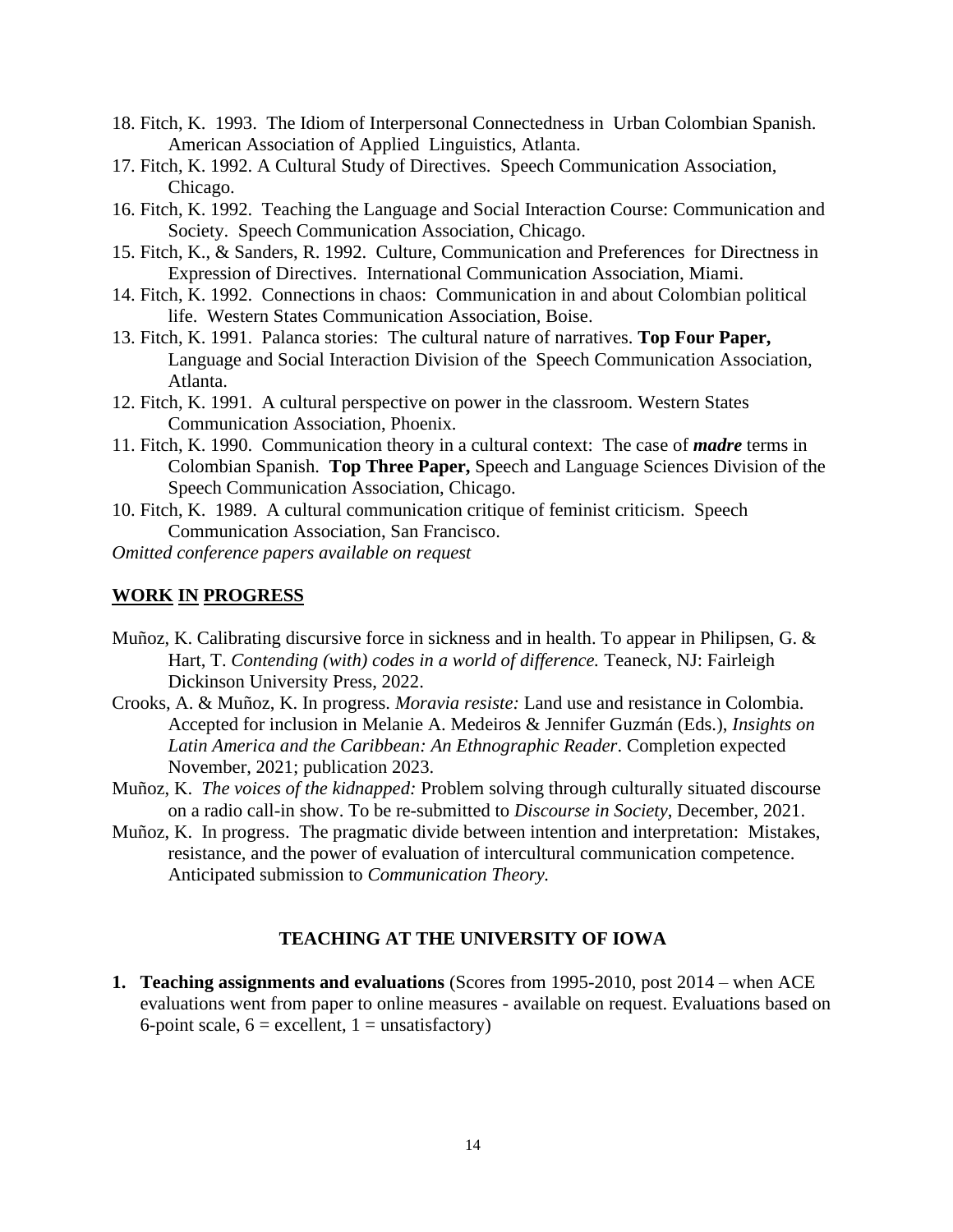| Semester,<br>year         | <b>Course</b>                                                           | <b>Students</b><br>enrolled | <b>Selected ACE Summary Scores</b>          |                                      |                            | Advis-<br>ees<br>(UG;<br>grad;<br>TA) |                              |                     |
|---------------------------|-------------------------------------------------------------------------|-----------------------------|---------------------------------------------|--------------------------------------|----------------------------|---------------------------------------|------------------------------|---------------------|
|                           |                                                                         |                             | <b>Course well</b><br>planned/<br>organized | Aware<br>of needs/<br>goals<br>clear | <b>Critical</b><br>thought | Oral<br>comm<br>comp.                 | Ethnic/<br>cultural<br>diffs |                     |
| Spring, 2010              | 36: 001:AAA<br>(lecture)                                                | 150                         | 5.33                                        | 5.67                                 | 4.90                       | 5.26                                  | 5.55                         | N/A                 |
|                           | 36: 001: 009                                                            | 15                          | 4.93                                        | 5.29                                 | 5.33                       | 5.14                                  | 5.79                         |                     |
|                           | 36:330<br>(overload)                                                    | 8                           | No written<br>evaluations                   |                                      |                            |                                       |                              |                     |
| Fall, 2010                | 36:170                                                                  | 19                          | 5.44                                        | 5.94                                 | 5.11                       | 5.61                                  | 5.89                         | N/A                 |
|                           | 36:373                                                                  | 13                          | 5.15                                        | 5.85                                 | 5.31                       | 5.62                                  | 5.77                         |                     |
| Spring, 2011              | 36: 001:AAA<br>36: 001: 009                                             | 183                         | 5.73                                        | 5.55                                 | 5.08                       | 5.76                                  | 5.83                         | N/A                 |
|                           | 36:170                                                                  | 5                           | 5.88                                        | 5.67                                 | 6.00                       | 6.00                                  | 6.00                         |                     |
| Fall, 2011                | 36: 001:AAA                                                             | 24<br>185                   | 5.68<br>5.60                                | 5.75<br>5.83                         | 5.68<br>5.17               | 5.86<br>5.37                          | 5.94<br>5.68                 |                     |
|                           | 36:001:009                                                              | 15                          | 5.80                                        | 5.92                                 | 5.50                       | 5.72                                  | 5.92                         |                     |
|                           | (overload)                                                              |                             |                                             |                                      |                            |                                       |                              |                     |
|                           | 36:157                                                                  | 24                          | 5.58                                        | 5.95                                 | 5.40                       | 5.89                                  | 5.95                         |                     |
|                           | 36:372                                                                  | 9                           | 4.83                                        | 5.70                                 | 5.10                       | 5.30                                  | 5.93                         |                     |
| Spring, 2012              | 36:142                                                                  | 10                          | 5.38                                        | 5.75                                 | 5.38                       | 5.75                                  | 5.88                         | 6<br>$\overline{2}$ |
| Fall, 2012                | 36: 157:002                                                             | 19                          | 5.86                                        | 5.86                                 | 5.86                       | 5.90                                  | 6.00                         | $\overline{4}$      |
|                           | 36:170                                                                  | 14                          | 5.95                                        | 5.95                                 | 5.58                       | 5.95                                  | 5.95                         | $\boldsymbol{l}$    |
|                           | 36:200                                                                  | 10                          | 5.83                                        | 6.00                                 | 5.50                       | 6.00                                  | 6.00                         |                     |
|                           | (overload)<br>36: 100 IND                                               | 1                           |                                             |                                      |                            |                                       |                              |                     |
| Spring, 2013              | 36:142                                                                  | 13                          | 5.15                                        | 5.62                                 | 5.08                       | 5.77                                  | 5.85                         |                     |
|                           | 36:381                                                                  | 7                           | 5.00                                        | 5.57                                 | 5.43                       | 5.57                                  | 6.00                         |                     |
| Fall, 2013                | 36: 001:AAA                                                             | 150                         | 5.57                                        | 5.54                                 |                            | 5.48                                  | 5.77                         |                     |
|                           | 36: 001:009<br>(overload)                                               | 15                          | 5.64                                        | 5.50                                 |                            | 5.14                                  | 5.71                         |                     |
|                           | 36:157                                                                  | 25                          | 5.52                                        | 5.74                                 |                            | 5.74                                  | 5.91                         |                     |
| Spring,<br>$2014^{\rm a}$ | 36: 090:001<br><b>COMM</b><br>2090:001<br>(cross-listed as<br>LAS 4700) | 25                          | 4.85                                        | 5.17                                 | 5.20                       | 5.55                                  | 5.48                         |                     |
| Fall, 2014 <sup>b</sup>   | <b>COMM</b><br>6381:002                                                 | 6                           | 4.00                                        | 5.24                                 | 5.00                       | 4.83                                  | 5.33                         |                     |

#### **COMM 2090/LAS 4700: Latin American Studies Seminar/Communication Studies Special Topic: Contemporary Andean cultures and Everyday Language Use**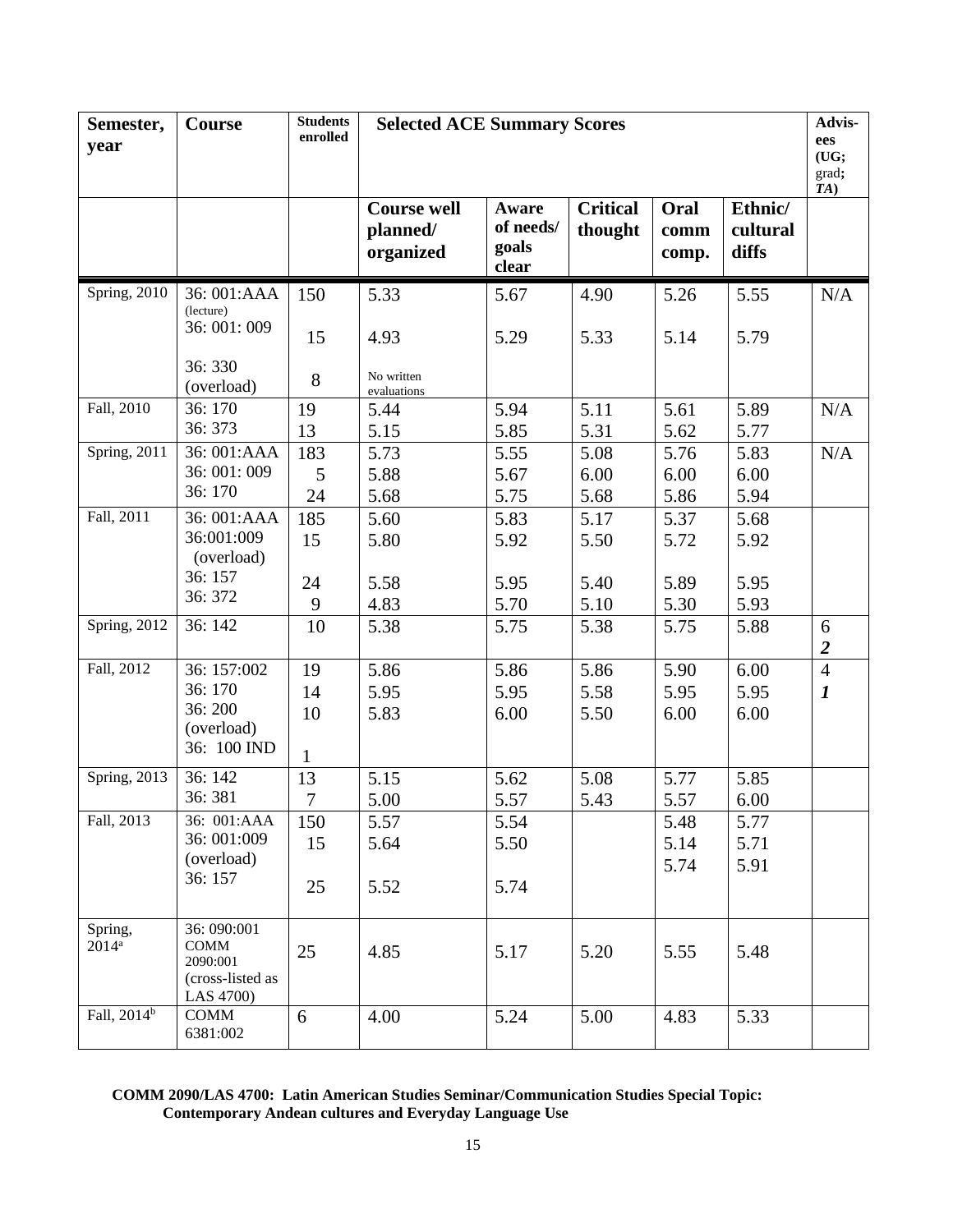| <b>SPAN: 3210</b>                      | Cultural Storytelling Fall 2017, Fall 2018, Fall 2019                                |
|----------------------------------------|--------------------------------------------------------------------------------------|
| <b>SPAN: 3215</b>                      | Spring 2017, Spring 2018, Spring 2019<br>Medellín                                    |
| SPAN: 4205                             | Culture, Language and Health Spring 2020                                             |
| 36:330                                 | Writing as ethnographic method                                                       |
| 143:001                                | Honors first year seminar: Ways of speaking, ways of life                            |
| 36: 381:001                            | Discourse analysis                                                                   |
|                                        | 36: 090, 36: 157 Media, culture and relationships                                    |
| 36:001                                 | Core Concepts in Communication Studies                                               |
| 36C: 125, 170                          | Theories of Persuasion                                                               |
| 36: 142                                | Advanced Intercultural Communication                                                 |
| 36: 323                                | <b>Research Methods</b>                                                              |
| 36:                                    | 327, 373 Persuasion Theories and Research                                            |
|                                        | 36G: 329, 375 Ethnographic Theories                                                  |
|                                        | 36: 325, 392, 372: Ethnographic Methods (also taught as Qualitative and Ethnographic |
| $\mathbf{M}$ $\mathbf{I}$ $\mathbf{I}$ |                                                                                      |

Methods)

# **2. Advising and thesis direction**

Doctoral students, University of Iowa:

| <b>Name</b>                  | Year<br>graduated | <b>Current position</b>                                   | <b>Other</b>                                                                                                                                              |
|------------------------------|-------------------|-----------------------------------------------------------|-----------------------------------------------------------------------------------------------------------------------------------------------------------|
|                              | (or status)       |                                                           |                                                                                                                                                           |
| Jennifer Anderson<br>Senchea | 1998              | Associate Professor, St. Cloud<br><b>State University</b> | Co-directed with Duck<br>Tenured 2005                                                                                                                     |
| <b>Yanrong Chang</b>         | 2002              | Professor, University of Texas,<br>Pan American           | <b>Received Outstanding</b><br>Dissertation Award for<br>Language and Social<br>Interaction Division, NCA,<br>2003<br>Tenured 2008<br>Full Professor 2014 |
| Evelyn Ho                    | 2004              | Professor, University of San                              | Tenured 2010                                                                                                                                              |
|                              |                   | Francisco                                                 | Full Professor 2016                                                                                                                                       |
| Carol Mimi                   | 2005              | <b>Instructor, Shoreline Community</b>                    |                                                                                                                                                           |
| Harvey                       |                   | College, Seattle                                          |                                                                                                                                                           |
| Robin Crumm                  | 2005              | Department head, Schreiner<br>University, Kerrville Texas |                                                                                                                                                           |
| Shana                        | 2010              | Professor, Indiana State                                  | Promoted 2017                                                                                                                                             |
| Kopaczewski                  |                   | University                                                |                                                                                                                                                           |
| Chitra Akkoor                | 2011              | Associate Professor, Keene State<br>College               | Tenured 2015                                                                                                                                              |
| Hsin-I Yueh                  | 2012              | Associate Professor,                                      | <b>Received Outstanding</b>                                                                                                                               |
|                              |                   | Northeastern State University                             | Dissertation Award for<br>Language and Social<br>Interaction Division, NCA,                                                                               |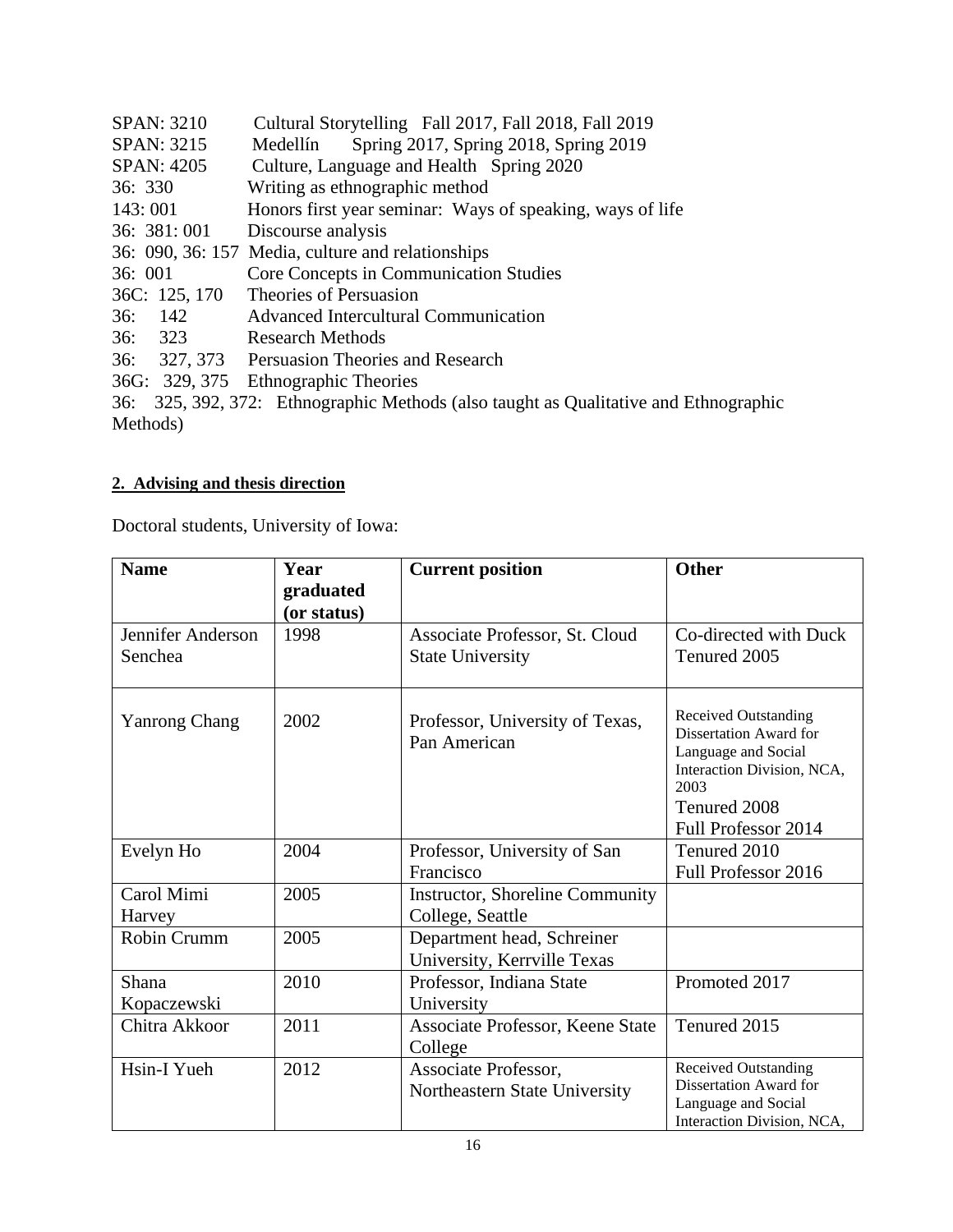|                     |      |                                   | 2013                   |
|---------------------|------|-----------------------------------|------------------------|
|                     |      |                                   | Tenured 2018           |
| Sofia Karatza       | 2015 | Associate Professor, Coastal      | Tenured 2021           |
|                     |      | Carolina University               |                        |
| <b>Curt Livesay</b> | 2012 | Instructor, Kirkwood Community    |                        |
|                     |      | College, Cedar Rapids             |                        |
| Amber Jannusch      | 2014 | Visiting Assistant Professor,     |                        |
|                     |      | University of Wisconsin, LaCrosse |                        |
| Meng Li             | 2014 | Associate Professor, Loyola       | Tenured 2021           |
|                     |      | <b>Marymount University</b>       |                        |
| Raychel Vasseur     | 2018 | Assistant Professor, Texas Tech   | Co-advised with Judith |
|                     |      | University                        | Liskin-Gasparro        |

# **Jyväskylä University, Finland**

| Elisa Hassinen  | Topic: Development of          | 2011-12                         |
|-----------------|--------------------------------|---------------------------------|
|                 | intercultural communication    |                                 |
|                 | competence in an international |                                 |
|                 | MBA program                    |                                 |
| Santa Stopniece | 2018                           | Lecturer in Intercultural       |
|                 |                                | Communication, Suzhou School of |
|                 |                                | Business, Suzhou China          |

## **University of Colorado**

| <b>Gregory Nees</b> | 1996 | Consultant in intercultural communication and training,<br>Daimler-Benz Corporation and others |
|---------------------|------|------------------------------------------------------------------------------------------------|
|---------------------|------|------------------------------------------------------------------------------------------------|

# **Committee member:**

Larry Erbert. Graduated 1996. Garth Pittman. Graduated 1997. John Nicholson. Graduated 1998. Erin Sahlstein. Graduated 2000. Dan DeGooyer. Graduated 2000. Kathleen Valde. Graduated 2000. Tim Dun. Graduated 2001. Walter Carl (first reader\*) Graduated 2001. David McMahan. Graduated 2001. Lee West (first reader) Graduated 2001. Yoshikazu Charlie Watanabe (Speech Pathology and Audiology) Graduated 2001. Katherine Schaff-Stumpf (Interdisciplinary Ph.D) Graduated 2001. Danielle Wiese. Graduated 2004. Rebekah Farrugia (first reader). Graduated 2004. Erin Johnson (College of Business) Graduated 2006. Dan Kaprar (College of Business) Graduated 2007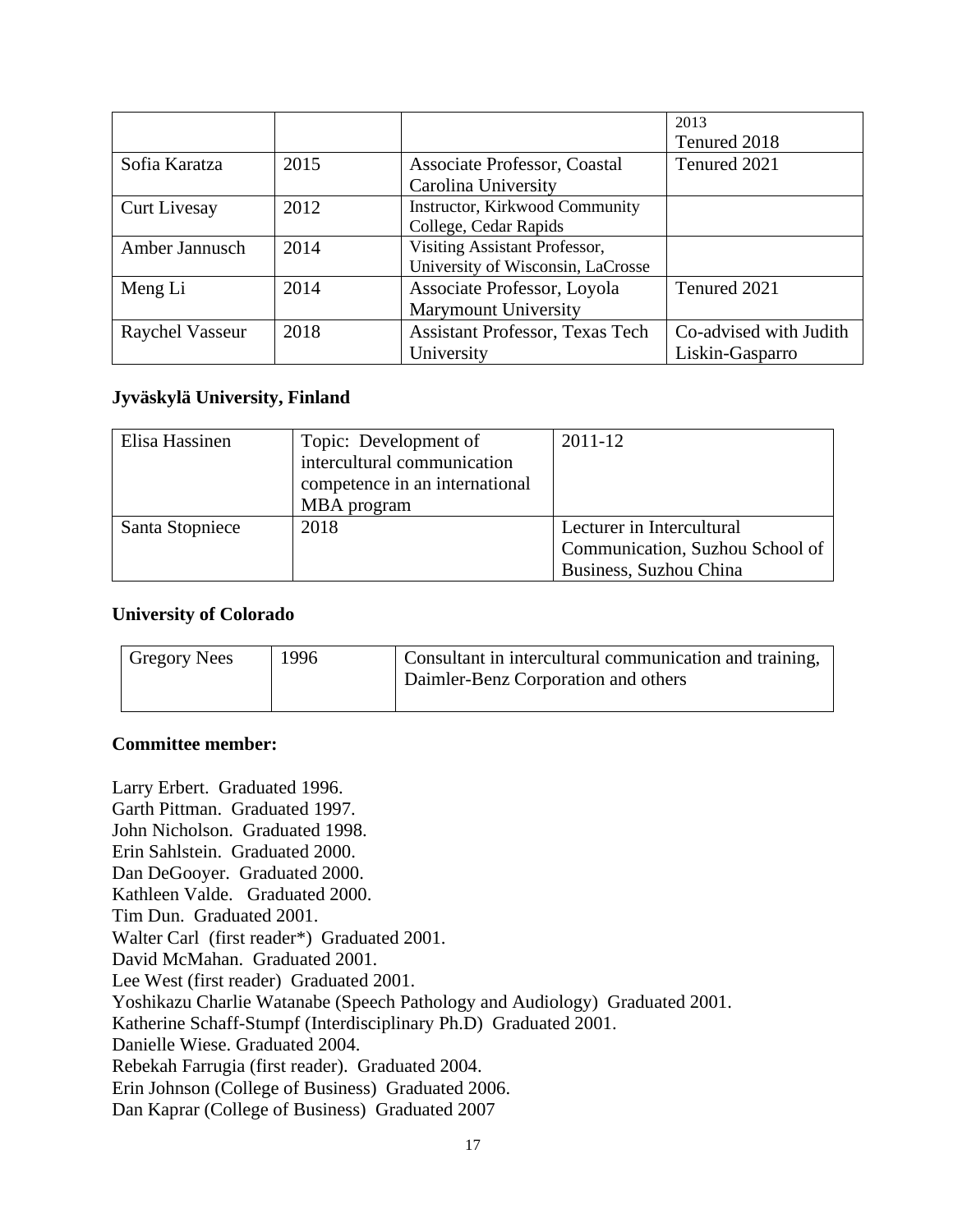Angela Kellogg (College of Education) Graduated 2006. Ana Bordería (College of Education) Graduated 2006. Wendy Hilton-Morrow. Graduated 2005. Hun Yul Lee. Graduated 2005 Daniel Chornet-Roses. (first reader) Graduated 2006. Matthew Thatcher (first reader) Graduated 2006. Jay Clarkson, Graduated 2005 Sam McCormack. Graduated 2006. Sheree Keith. Graduated 2006. Roberta Golliher, 2001-2006 Dieter Boxmann, 2006-2008 Stephanie Williams, ABD Megan Foley, 2003-2006 Dena Huisman, Graduated 2008 Joseph Steinitz, Graduated 2014 Sofia Karatza (MA Thesis, Journalism and Mass Communication) Aimee Mapes (College of Education) Graduated 2009 Samantha Joyce, 2006-2007 Daniel Munksgaard (first reader), graduated 2010 Robin Barry (Psychology), graduated 2010 Hua Su, 2009-2010 Jong In Chang, post-quals Attilla Hallsby, 2007-2010 Alex Schott (College of Education), graduated 2013 Lisa Carlton, post-quals Bryan Asbury, post-quals Christopher Skiles, post-comprehensive exam Liudmila Klimanova, member, Foreign Language Acquisition, graduated 2013 Lindsey Schneckloth, International Studies MA, 2011 Rebecca Brock (Psychology), 2011 Rebecca Robinson, 2010-11, temporary advisor Jordan Sanders, fall 2011, temporary advisor Katharina Kley (Foreign Language Acquisition), 2015 Marta Tecedor Cabrero (Foreign Language Acquisition), graduated 2013 Ho-Jin Song, graduated 2016 A.C. Hawley, graduated 2014 Laurena Bernabo, graduated 2017 Mélodine Sommier (University of Jyvaskyla), 2012 Barbara Emde (University of Jyvaskyla), 2012 Daniel Usera, Advisor 2011-2013 Raychel Vasseur, Foreign Language Acquisition, member 2015 – 2017 Kristina Gordon, Advisor 2014-16 James Robinson IV, graduated 2017 Alexandra Schaeffer, FLARE, 2016-2018 (graduated) Mayela Zambrano, graduated 2020 Mackenzie McGowan, 2021 -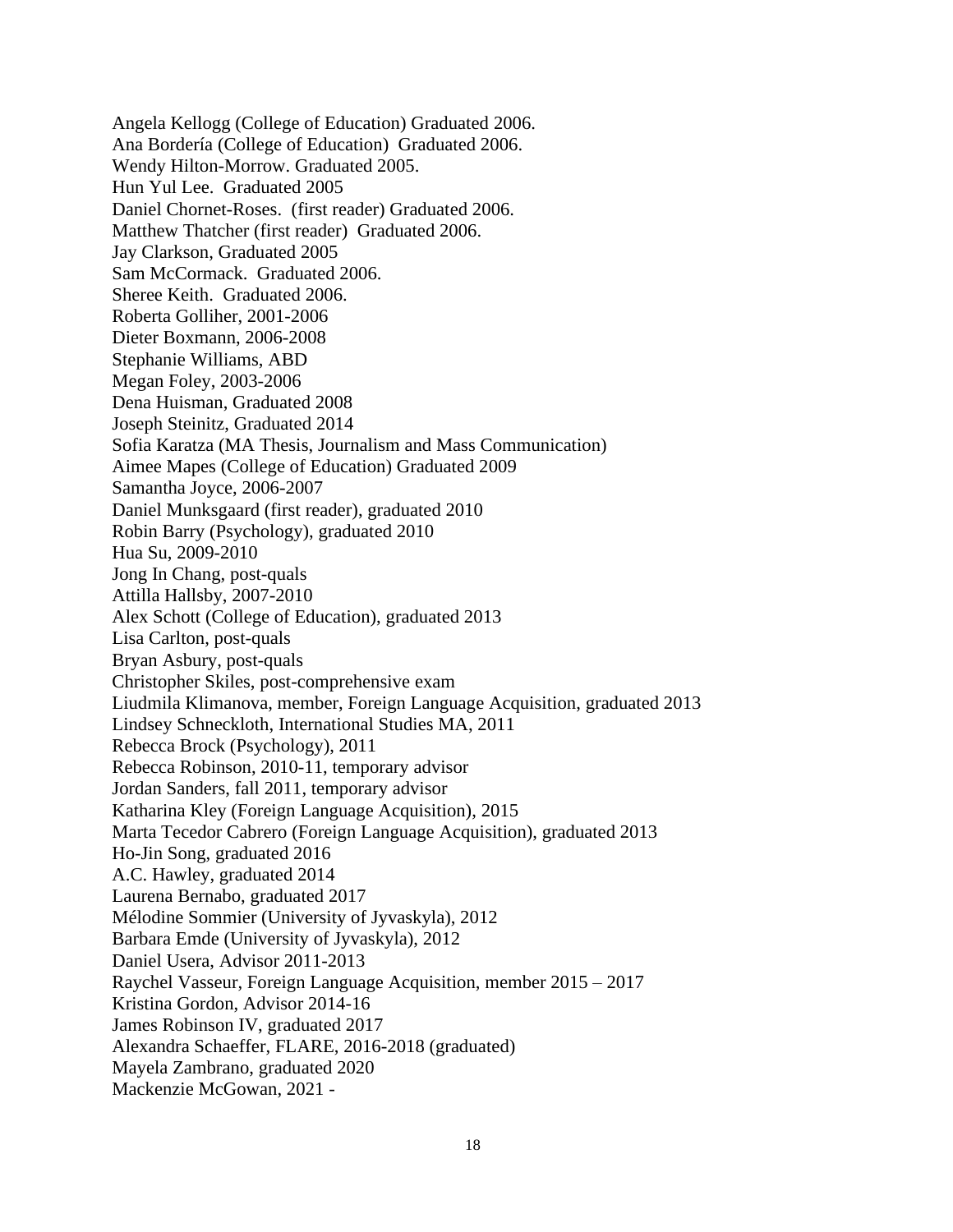First Opponent, Carinne Cools Licentiate Thesis. University of Jyvaskyla, 2004.

# **Masters' students advised**:

Jodie Klein, 2010 (thesis option) Lacey Huong-Orsini, 2004 (thesis option) Heather Cordon Wilson, 2002. María García Pastor, 1999. Kathleen Smith, 1999.

# **Iowa Center for Research by Undergraduates (ICRU) Fellows directed:**

Maria Gorham, Summer 2021 Anne Crooks, 2020-21

## **Undergraduate Honors Theses directed**:

Martyna Wozek, 2013 (honors not awarded) Heather Parker, 2008 Jenny Rosenberg, 2007 Allison Jones, 2005 Jessica Malott, 2002 Tiffany Gooden, 1998

## **Honors Thesis committee member**:

Meghan Corbin, 2008 Todd Lantz, 2006 Kevin Burrell, 2005 Andrea Nucci, 2004 Denise Jodlowski, 2001 Rick Sabatino, 1998

# **International Studies Senior Projects directed:**

Lindsay McMartin, 2011 Susan McVey, 2009 Jennifer Schaben, 2006-2007

# **SERVICE**

## **Department of Communication Studies:**

Director of Undergraduate Studies, 2014-15 Member, Executive Committee, 2015 Chair, 3 faculty review committees, 2014 Chair or member, 3 faculty review committees, 1 promotion review committee, 2013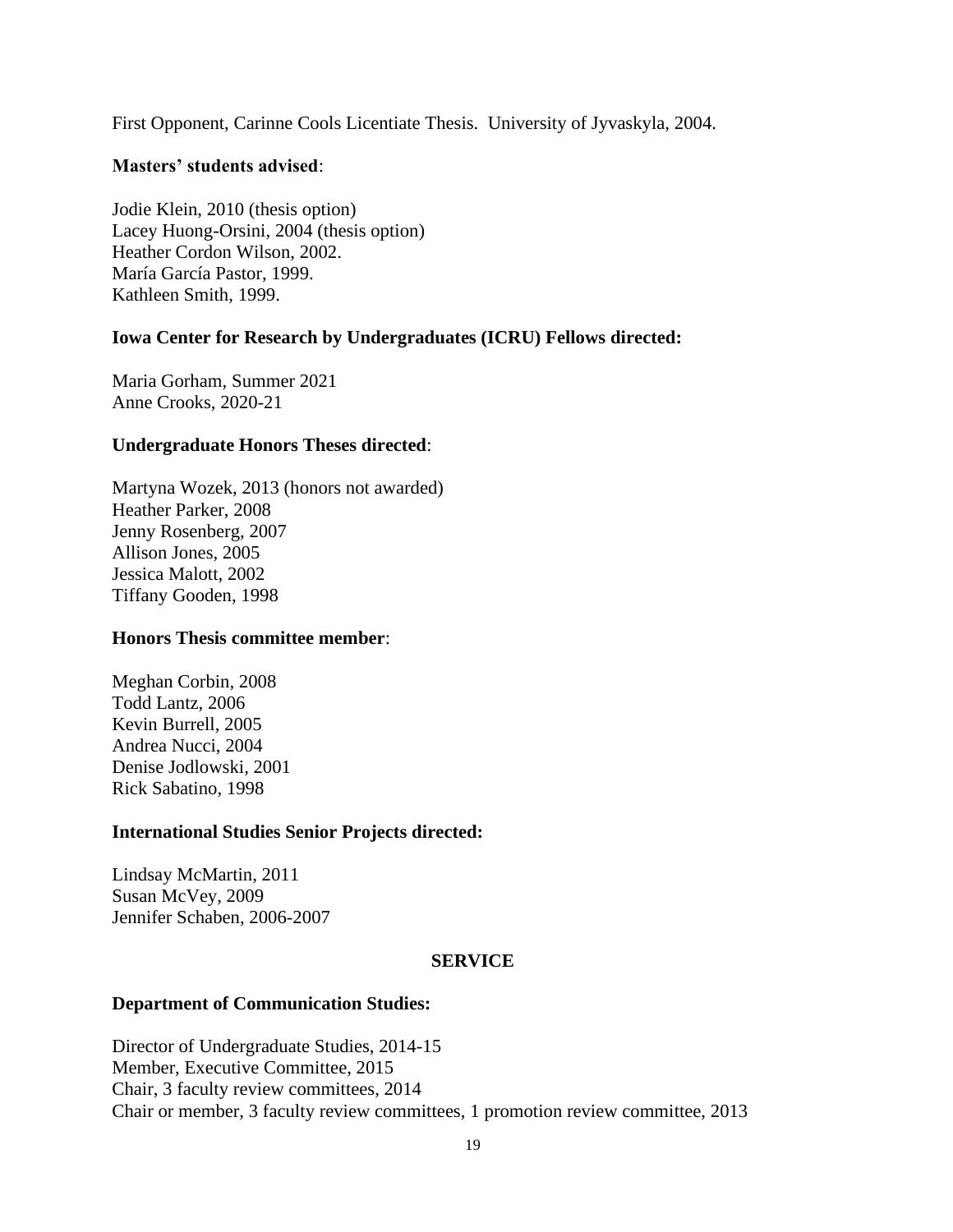Member, promotion committee, 2012 Member, Undergraduate Affairs Committee, 2012-2014 Chair, Rhetoric in a Digital World faculty search committee, 2011-12 Member, DEO (department chair) search committee, 2011-12 Member, tenure/promotion committee, 2011 Member, Merit Review Committee, 2011 Member, search committee for Academic Counselor, 2011 Chair, Lectures/awards/department seminar committee, 2009-11 Member, Self-study writing committee, 2010 Department chair, 2005 – 2008 Director of Graduate Studies, 2002-03 Executive committee, 2001-03 Undergraduate Affairs Committee, 1996-98, 2000-01, 2003-04 Graduate Affairs Committee, 1995-96, 1998-99, 2001-02 Member of faculty review committees, 1997, 1999, 2001, 2002, 2003, 2004, 2009, 2010 Chaired junior faculty member review committees, 1998, 2002, 2003, 2004, 2009, 2010 Chaired Gender and Diversity Committee, 1998-2000 Member, faculty search committees, 1997-1998, 1999, 2000, 2004 Chaired critical organizational communication search committee 2001-02 Departmental Human Subjects representative, 1996-1998

# **Department of Spanish and Portuguese:**

Advisor, Spanish Major Ambassadors, 2019 - present. 5 students per year assist in recruiting majors, representing the Department at Hawkeye Visit Days, make videos showcasing reasons for becoming Spanish majors and studying abroad to use in social media, and in 2020-21 initiated a Spanish Club. I guide and mentor them in these activities, primarily in Fall semester. Member, promotion committee, instructional track faculty, 2020

Director of Undergraduate Studies, 2017 - 2019

Member, promotion committee, 2018

Designed and directed GOLDrush fundraiser to strengthen partnership with Medellín,

Colombia, to benefit all majors and minors. **Goal: \$5,000. Total raised:** *\$9,700.* Fall, 2017.

Member, search committee, assistant professor, 2017 Member, tenure and promotion committee, 2017 Interim DEO, 2016-17 Member, Heritage Speakers Committee, 2014-15

# **Division of World Languages, Literatures and Cultures**:

Member, Promotion Committee, Swahili Instructional Track Faculty, 2020 Member, Peer Review Committee, Department of Asian and Slavic Studies, 2017

# **College of Liberal Arts and Sciences:**

Member, Liberal Arts and Sciences Scholarship Selection Committee, 2021-2023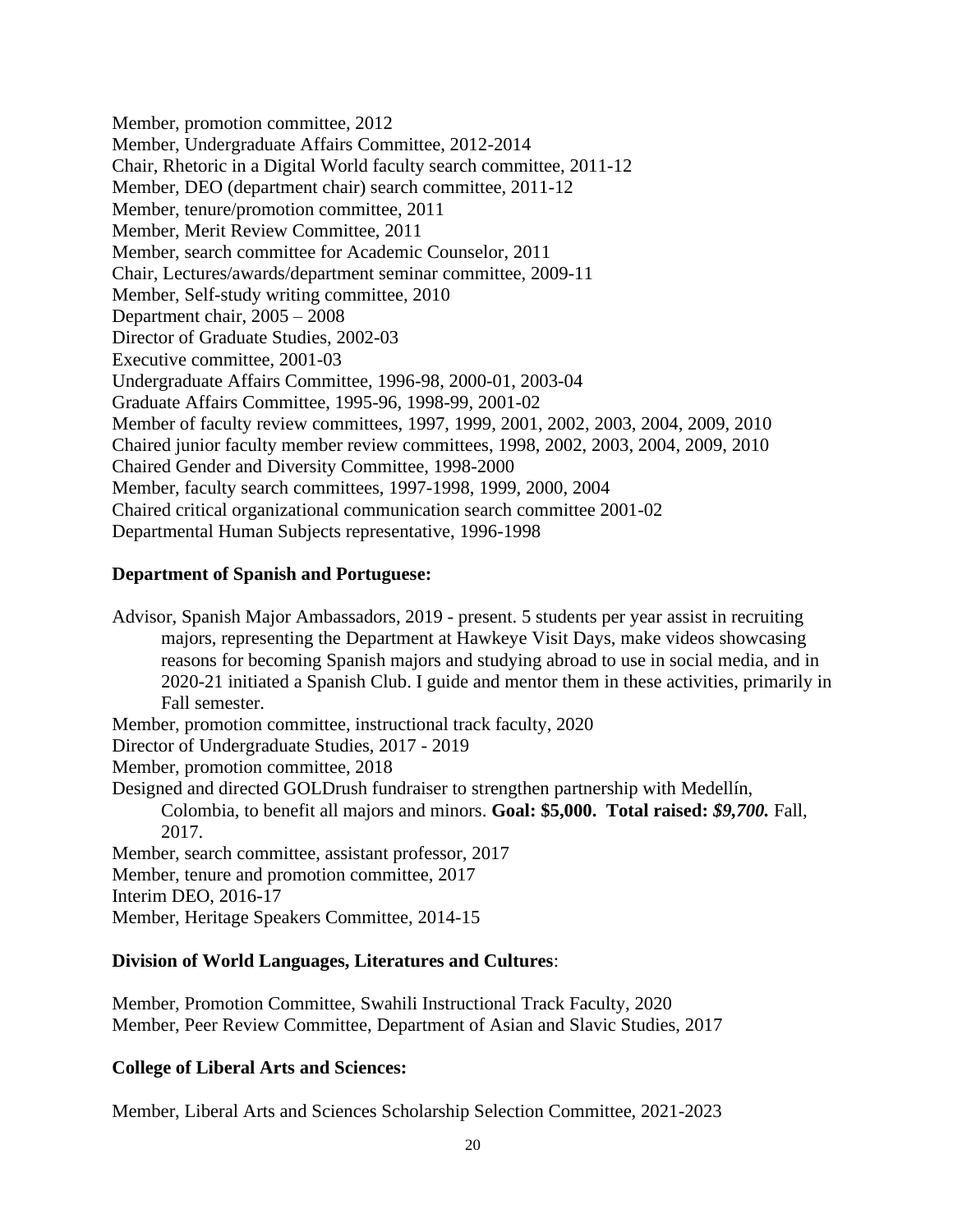Member, Pathways to Student Success Committee, 2019 - 2021 Member, Promotion Review Committee (Lecturer to Associate Professor of Instruction) ESL, 2017 Member, Latin American Studies Board of Directors, 2012 - 2015 Member, Commencement Student Speaker Selection Committee, 2013 Chair, search committee for Korean Studies faculty member (multi-department) 2009-10 Search committee, assistant and associate development officers, 2007 Member, Collegiate Consulting Group (tenure and promotion), 2006-2008 Crossing Borders Steering Committee, 2001-2004 Committee to evaluate Semester Assignment Proposals, 1998 Organized discussion series, "Speaking of Ethnography," for faculty and graduate students, 1996

# **University of Iowa:**

Organized Ida Cordelia Beam visit of Colombian author/activist Héctor Abad Faciolince to University of Iowa campus in Fall, 2021. Mentor, Early Career Faculty Academy, Center for Teaching, Learning and Technology, 2018- 2019 Co-director, Intergenre Explorations working group, Obermann Center, 2012-13 Member of Intergenre Explorations working group, Obermann Center, 2011- 2014 Presentation: Interpersonal communication in professional networking. Women Faculty Development Conference, February 2013 Faculty mentor, SROP/McNair program, 2012 Presentation: Ethnographic research in culture and relationships as communication. SROP/McNair Fellows Professional Development Speaker series, July 2012 On Iowa! (first year student pre-semester program) faculty volunteer, 2011 Communication and personal relationships, Quad Residence Hall, February 2010. Zen and the art of knitting, Daum Residence Hall, November 2008 **Chair, University Human Subjects Committee for social and behavioral sciences, 1998-2008** Faculty mentor, Summer Research Opportunities Program, 2007 Face work and team work: Communication issues on and off the field. University of Iowa Women's Soccer team, 2006. Advisory Board for Dual Career Network, 2006-2008 CIC Academic Leadership Program Fellow, 2006-07 Advisory Board for Interdepartmental Studies major, 2006-2007 Writing University Task Force, 2005-2006 Conflict of Interest Committee, 2003-2004 President, Alpha of Iowa Chapter of Phi Beta Kappa, 2002-2005 Search committee for Institutional Review Board Administrator, 2004 Search committee for Institutional Review Board Chair, 2002 Member, University of Iowa Faculty Assembly, 2001 – 2003 Faculty mentor, Summer Research Opportunities Program, 2001 Selection committee for international fellowships, 1999-2002 University of Iowa WorkLife Committee, 2000-01 Advisory board, Phi Beta Kappa, 1999-2002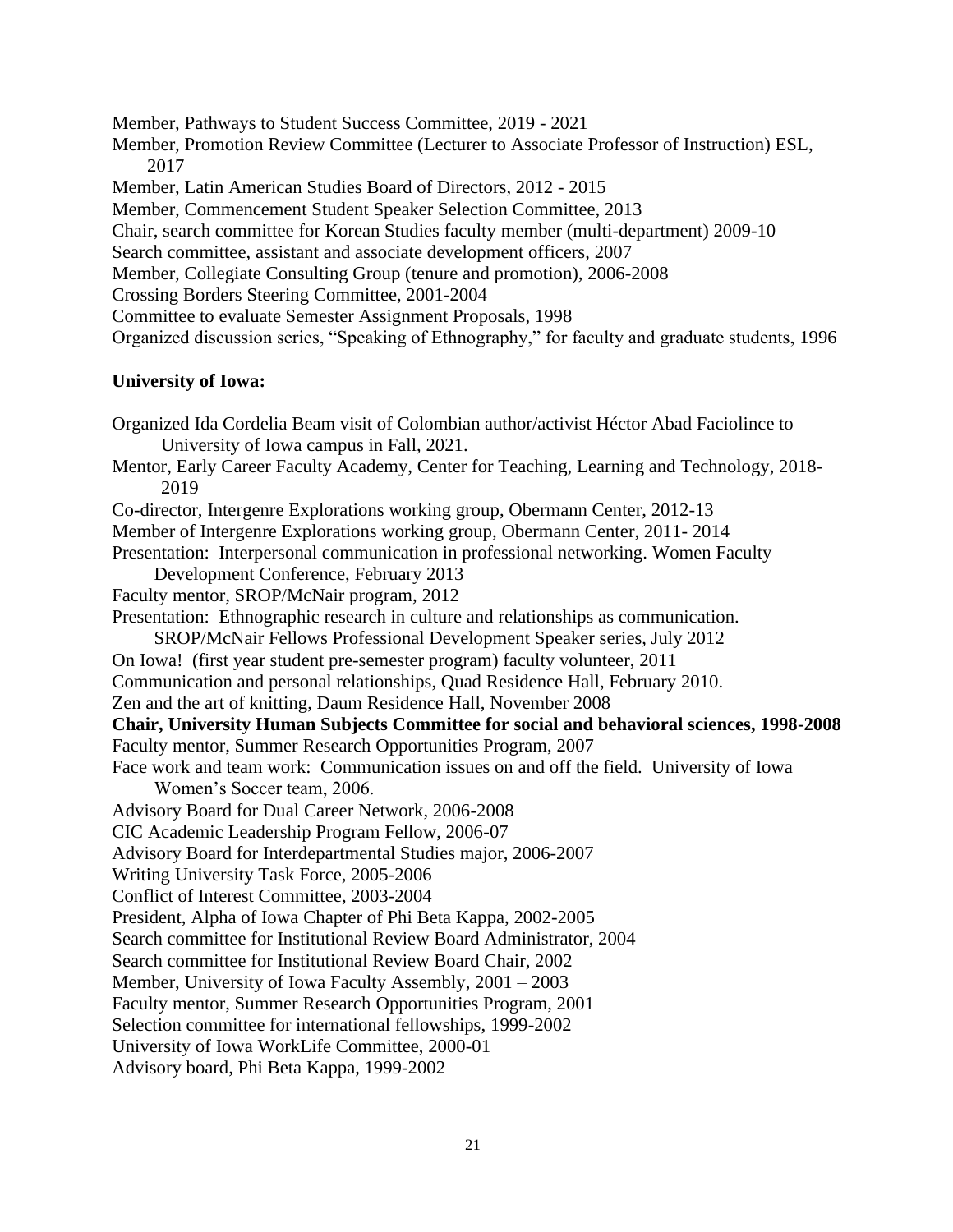## **Other professional development:**

Participated in Teaching and Learning Collaboratory organized by Center for Teaching and Learning, University of Iowa, Fall Cohort 2017 Participated in HERS Denver, national leadership institute for women in higher education, 2007 CIC-ALP Fellow, leadership institute for the Big Ten, 2006-07

## **University of Colorado (selected):**

Departmental representative to Committee on Ethnographic Research; helped organize, secure funding for, and conduct symposium on visual ethnography, spring 1995. Departmental representative to University Human Subjects Review Committee, 1994 - 1995 Summer Minority Access to Research Training (SMART) program mentor, 1991, 1993 Advisor, Ethnic Women's Alliance, 1990 - 1995 Faculty Associate, President's Teaching Scholars Program, 1991-1993. Faculty Mentor, Minority Faculty/Student Mentorship Program, 1989 - 1995.

#### **Tenure or pre-tenure reviewer**

University of Minnesota, Morris University of Colorado, Boulder Baruch College (New York City) Syracuse University University of South Florida Auburn University Arizona State University, Department of Spanish and Portuguese Chinese University of Hong Kong University of Oklahoma University of Illinois University of Hong Kong Arizona State University, Department of Communication University of Massachusetts Oregon State University

#### **Reviewer for promotion to personal chair/full professor**

University of New Mexico University of Illinois Birkbeck College, University of London (UK) University of Texas, Austin University of North Carolina, Charlotte, Department of English Purdue University (2) Loughborough University (UK) Brunel University (UK) External reviewer, Department of Communication, University at Albany SUNY, 2006 External reviewer, Professorship in Speech Communication, University of Jyväskylä, 2005, 2006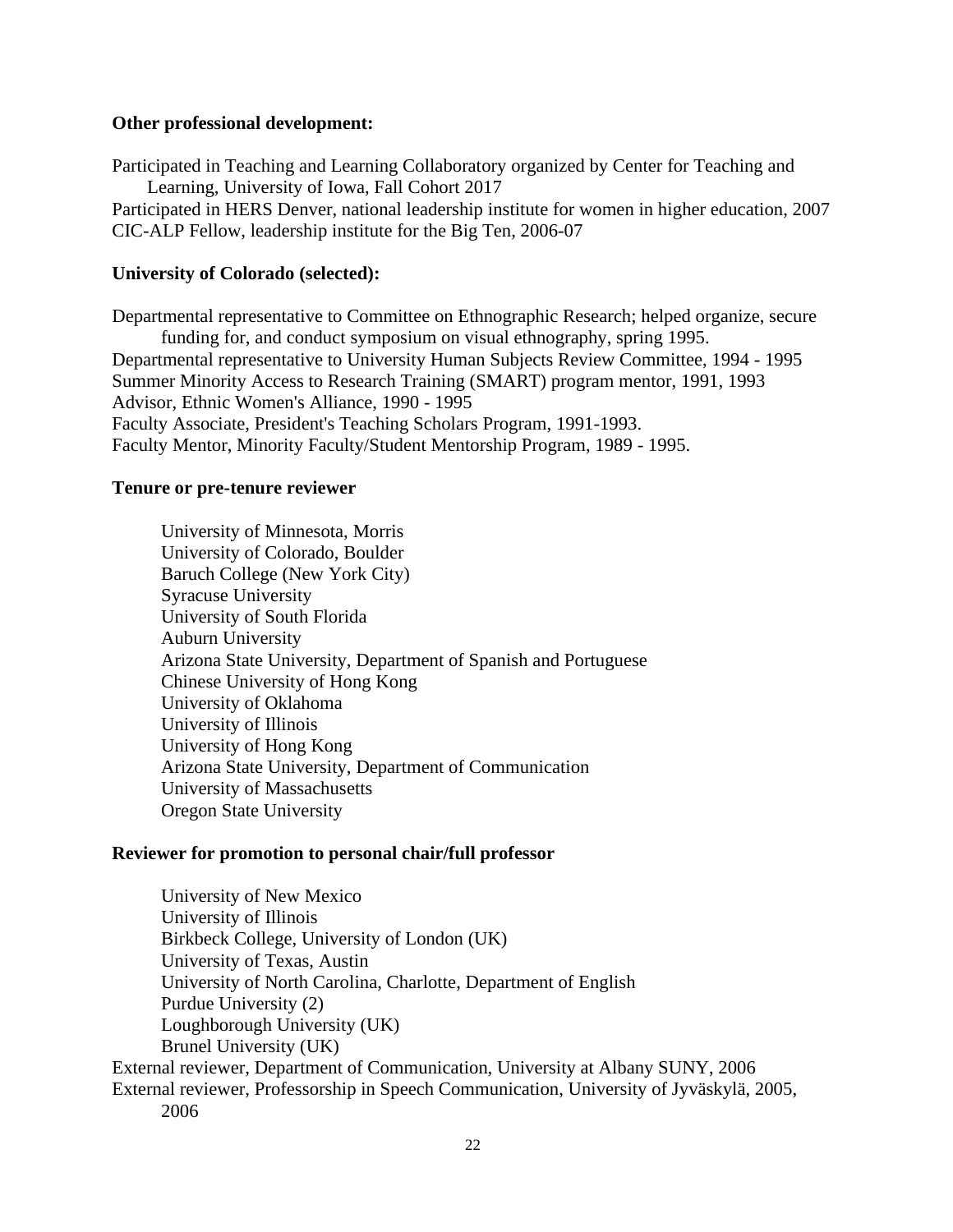External reviewer, Professorship in Intercultural Communication, University of Jyväskylä, 2002, 2004

## **National Communication Association:**

 NCA liaison to ACLS, 2014-2017 Research Board Director, 2011-2013 (included service on NCA Executive Committee, Legislative Assembly, ex-officio member of Doctoral Education Committee) Member, Presidential Task Force on Internationalization of NCA, 2013 Invited speaker, "Understanding the academic career: Advice from senior faculty." Orlando, 2012 Organizing committee, NCA Summer Conference: Ethnography, the Ways Forward, 2012 Invited participant in Scholars' Office Hours, NCA 2011 Organizing committee, NCA Summer Conference on Intercultural Dialogue, Istanbul 2009 Scholarship Award Committee, Language and Social Interaction Division, 2007 Nominating committee, Interpersonal Division, 2006 Book and article award selection committee, Interpersonal Division, 2000 Representative to Legislative Council, 1998-1999 Chair, Language and Social Interaction Division, 1998 (program planner, 1997) Secretary, International and Intercultural Communication Division, 1985-1987; chair, nominating committee, International and Intercultural Communication Division, 1985-1986

# **International Communication Association:**

 Selection Committee, Outstanding Paper Award in LSI, 2011 Selection committee, Outstanding Young Scholar Award, 2011 Organizing committee, LSI/ICC preconference on intercultural dialogue, Singapore 2010 Dissertation award selection committee, Interpersonal Division, 2001 Scholarly book award selection committee, 2001

## **Community service**

Moms Demand Action for Gun Sense Iowa City/Johnson County, Spanish Spokesmom, 2019 present

Interviewed by *New York Times*, October 2019, about listening and interpersonal conflict

- Interviewed by *Bloomberg News*, September 2016, about interruptions in first Clinton/Trump Presidential debate.
- Board of Directors, West Liberty Dream Catchers (mentoring/scholarship program for at-risk students in West Liberty schools), 2014-2016
- Young Parents' Network volunteer, *Servicios para Hispanos* (various activities), 2012- present Beyond demographics: Identifying cultural differences in school interactions. MLK

Professional Development presentation, Iowa City Community School District, January 2013.

- Society for Hispanic Professional Engineers (SHPE) volunteer (various activities), 2007-present Intercultural communication in mediation sessions: Working with language and cultural
	- difference. Workshop for Mediation Services of Eastern Iowa, April 2012.
- Traditions, quirks and cultural traits: Finding patterns in human action. MLK Professional Development presentation, Iowa City Community School District, January 2010